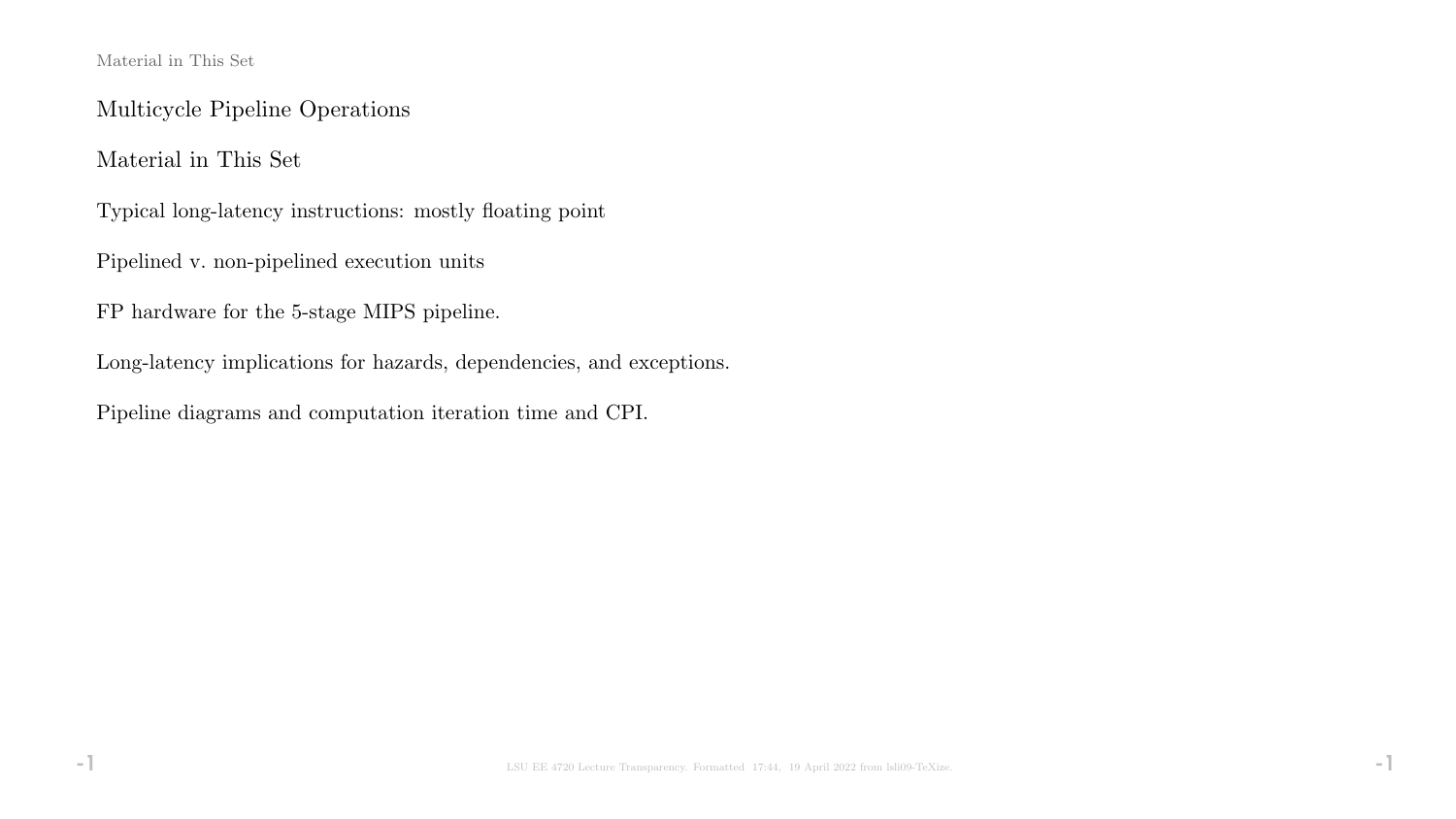### Practice Problems

## Practice Problems

The problems below draw on material covered in this set.

Easier Problems

2019 FE p2: Simple PED on pipeline including compare unit.

2016 FE p2b: Simple PED. Hardware for swc1 (one wire)

2015 FE p2b: Simple PED.

2012 FE p2: Show execution of code. Add bypass paths.

### Medium Difficulty

2018 FE p3: Integrate comparison unit and FCC reg into FP pipeline.

2014 MT p2: Change pipe so instructions stall in ME to avoid a WF hazard.

2012 FE p1: Use FP multiply stages for integer multiply instructions.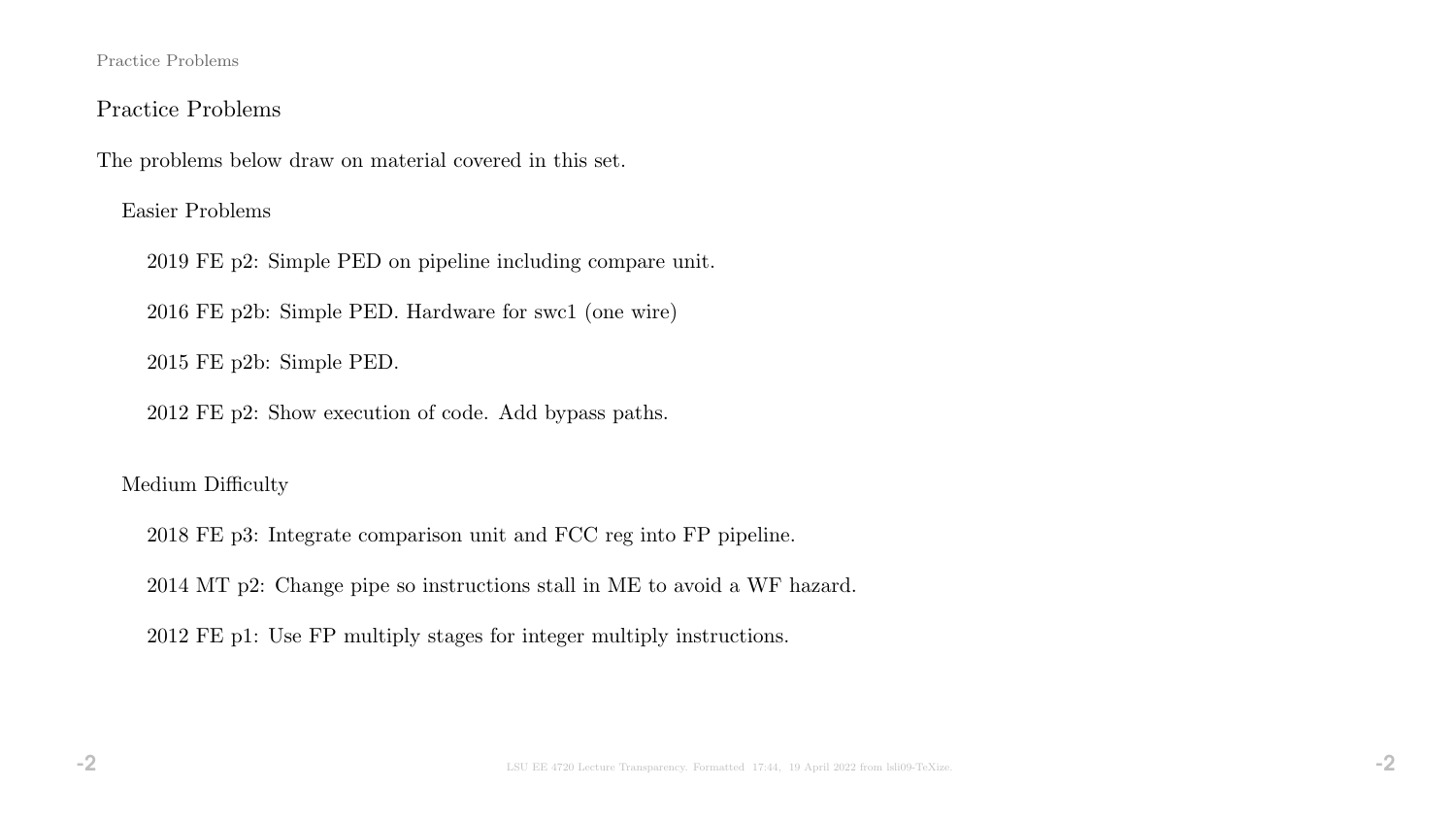## Multicycle Operations and Why they are Different

Multicycle Pipeline Operation:

An operation (usually FP arithmetic) that takes more than one or two cycles.

Examples, floating-point multiply and add.

| # Cycle<br>mul.d f0, f2, f4 IF ID M1 M2 M3 M4 M5 M6 WF      |  | 0 1 2 3 4 5 6 7 8                |            |  |  |
|-------------------------------------------------------------|--|----------------------------------|------------|--|--|
| #<br>#                                                      |  |                                  | Six Cycles |  |  |
| # Cycle<br>add.d f6, f8, f10 IF ID A1 A2 A3 A4 WF<br>#<br># |  | 0 1 2 3 4 5 6 7 8<br>Four Cycles |            |  |  |

Note: The number of cycles needed depends on . . .

 $\dots$  the operation  $\dots$ 

 $\ldots$  and of course the implementation.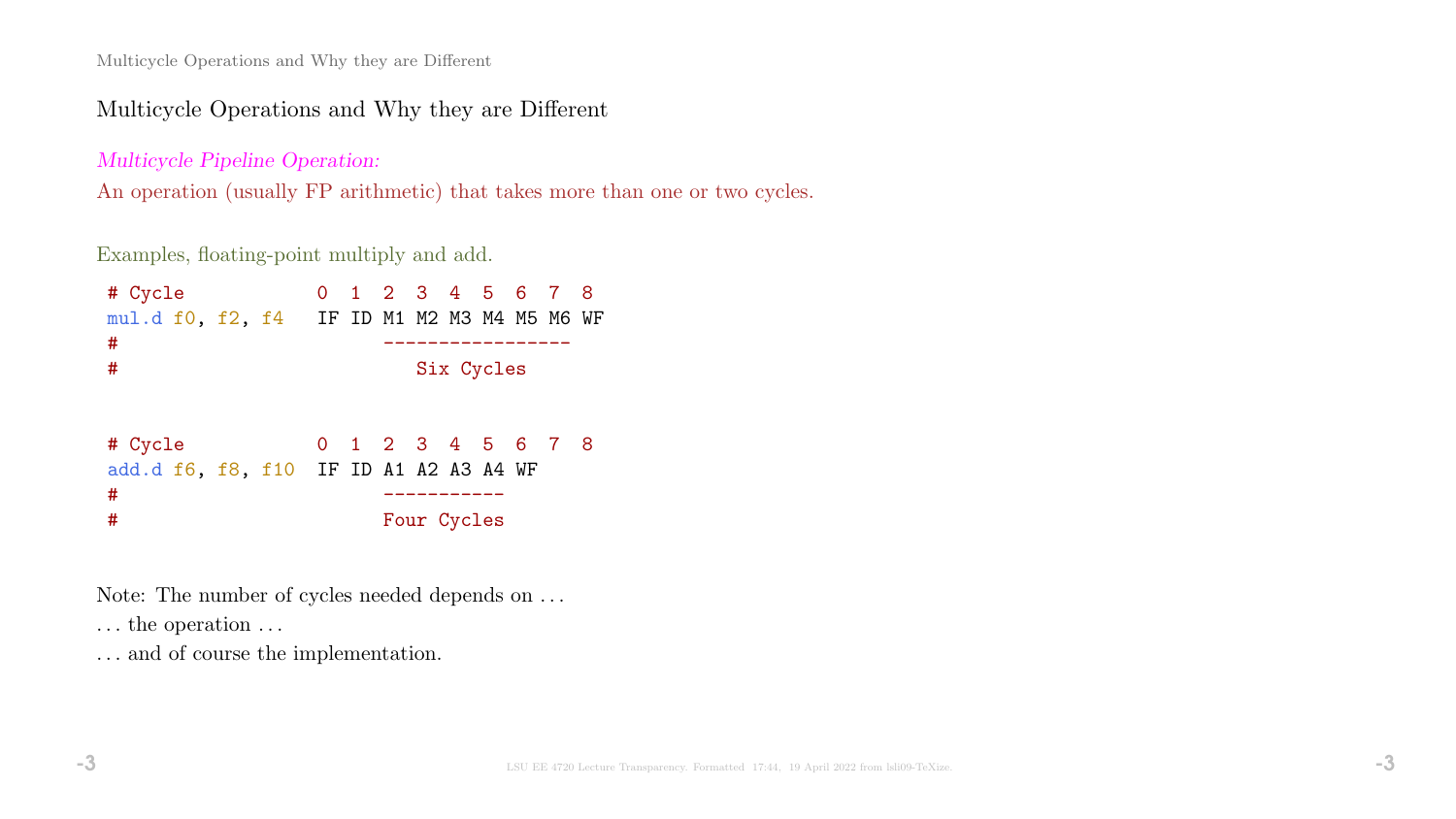Life is Simple with a Five-Stage Pipeline! :-)

Every instruction goes through the same five stages in the same order.

There are no writeback structural hazards.

Registers are written in program order.

| # Cycle           |  |                | 0 1 2 3 4 5 6 7 |  |
|-------------------|--|----------------|-----------------|--|
| add r1, r2, r3    |  | IF ID EX ME WB |                 |  |
| sub r4, r1, r5    |  | IF ID EX ME WB |                 |  |
| xori r6, r4, Obaa |  |                | IF ID EX ME WB  |  |
| $lw$ r8, $8(r9)$  |  |                | IF ID EX ME WB  |  |
| # Cycle           |  |                | 0 1 2 3 4 5 6 7 |  |

# Register being written: r1 r4 r6 r8 # These are in program order.

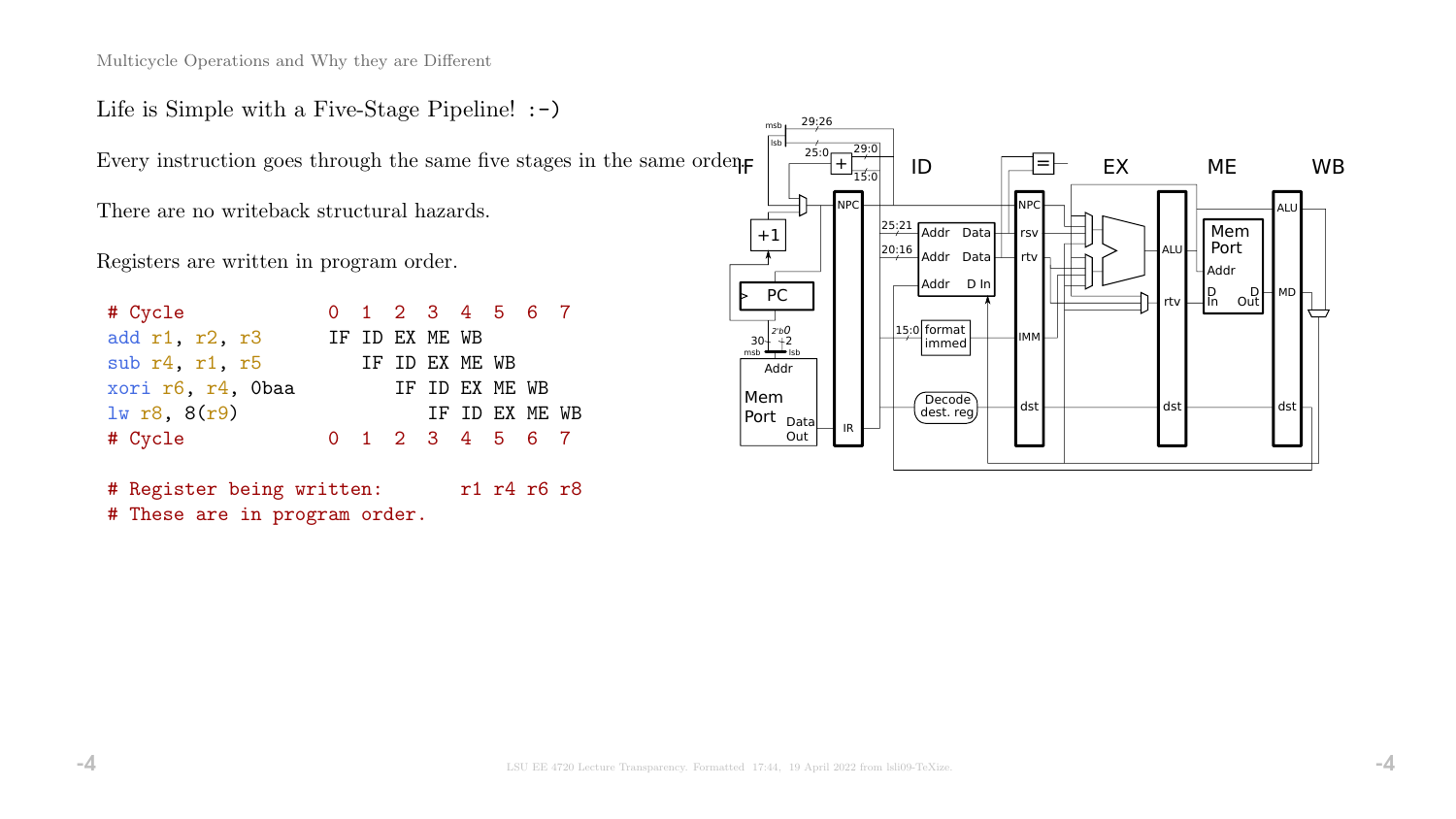## Five Stages are Feasible So Far Because

Instructions need only one or two stages to execute.

One stage: add, xori, etc.

Two stages: lw, sh, etc.

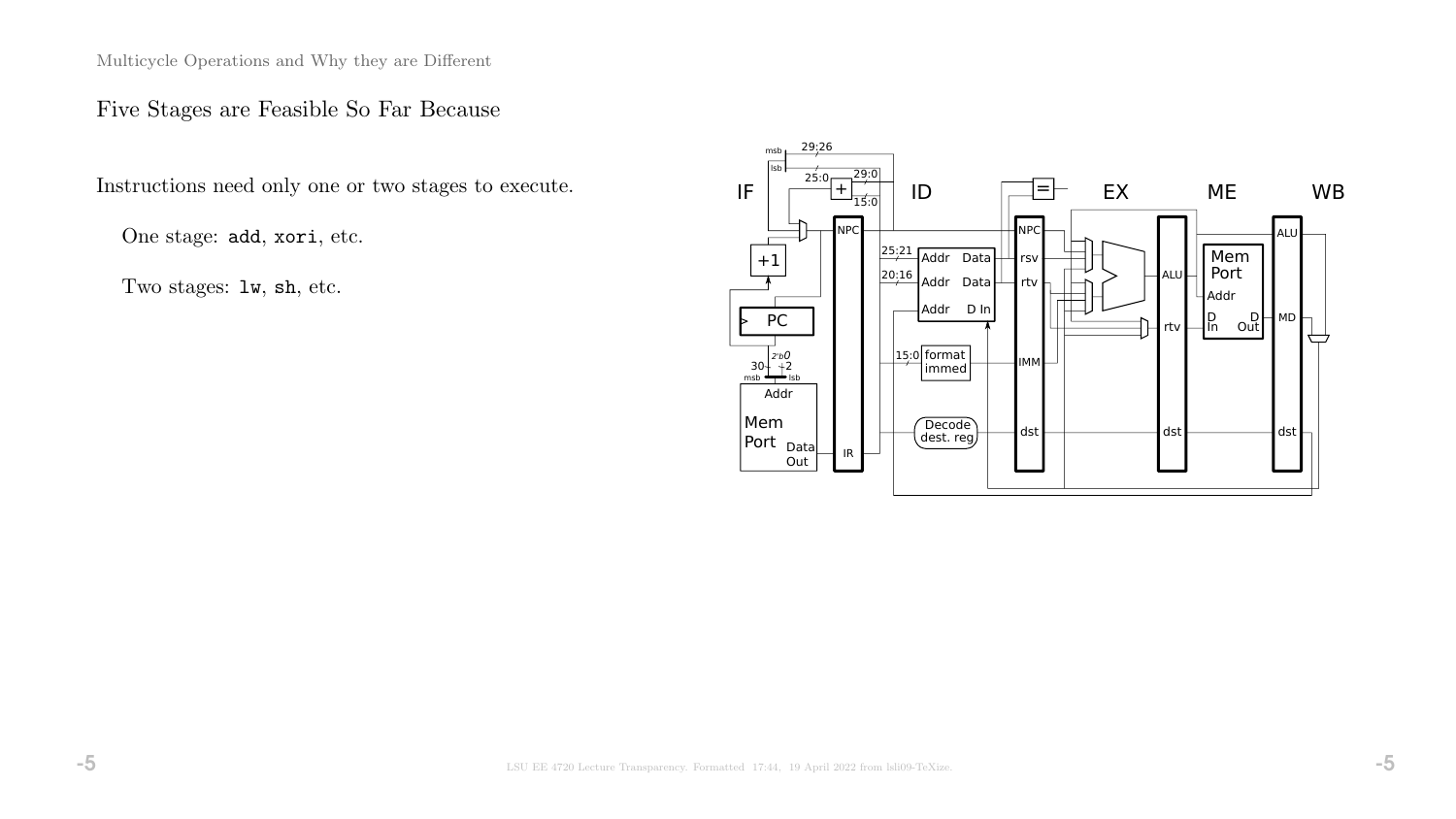## The End of Innocence

Unfortunately we must now set aside this simplicity and elegance.

Because floating-point operations . . .

 $\ldots$  can't feasibly be computed in one or two cycles.

The challenge is putting these units in our pipeline.

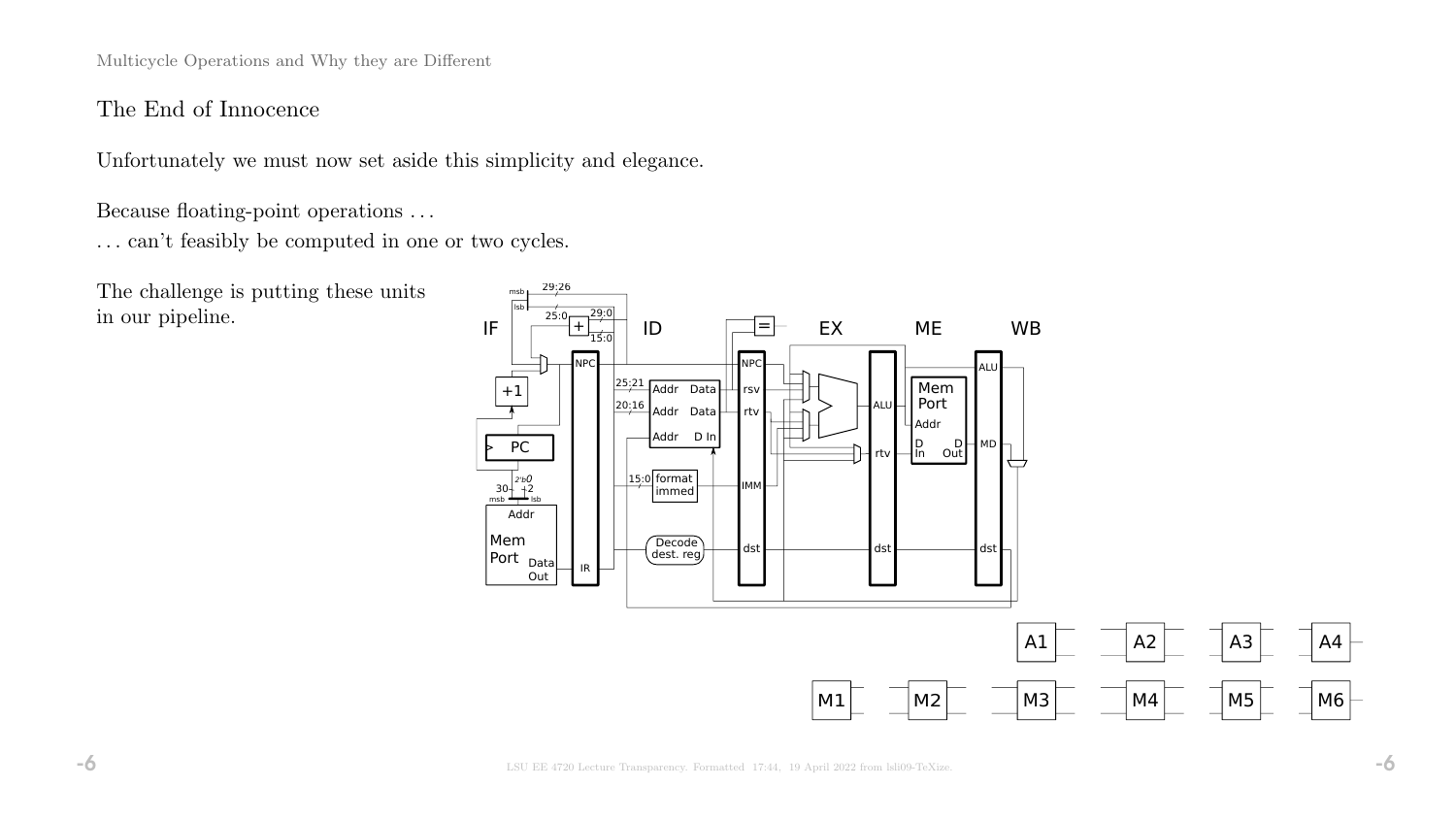Possible implementation strategies:

- A simple pipeline with lots of stages and an expensive bypass network.
- A simple pipeline with lots of stages and large integer instruction latencies.
- A complex pipeline with low latency for integer instructions.

This is the approach used in most classroom examples.

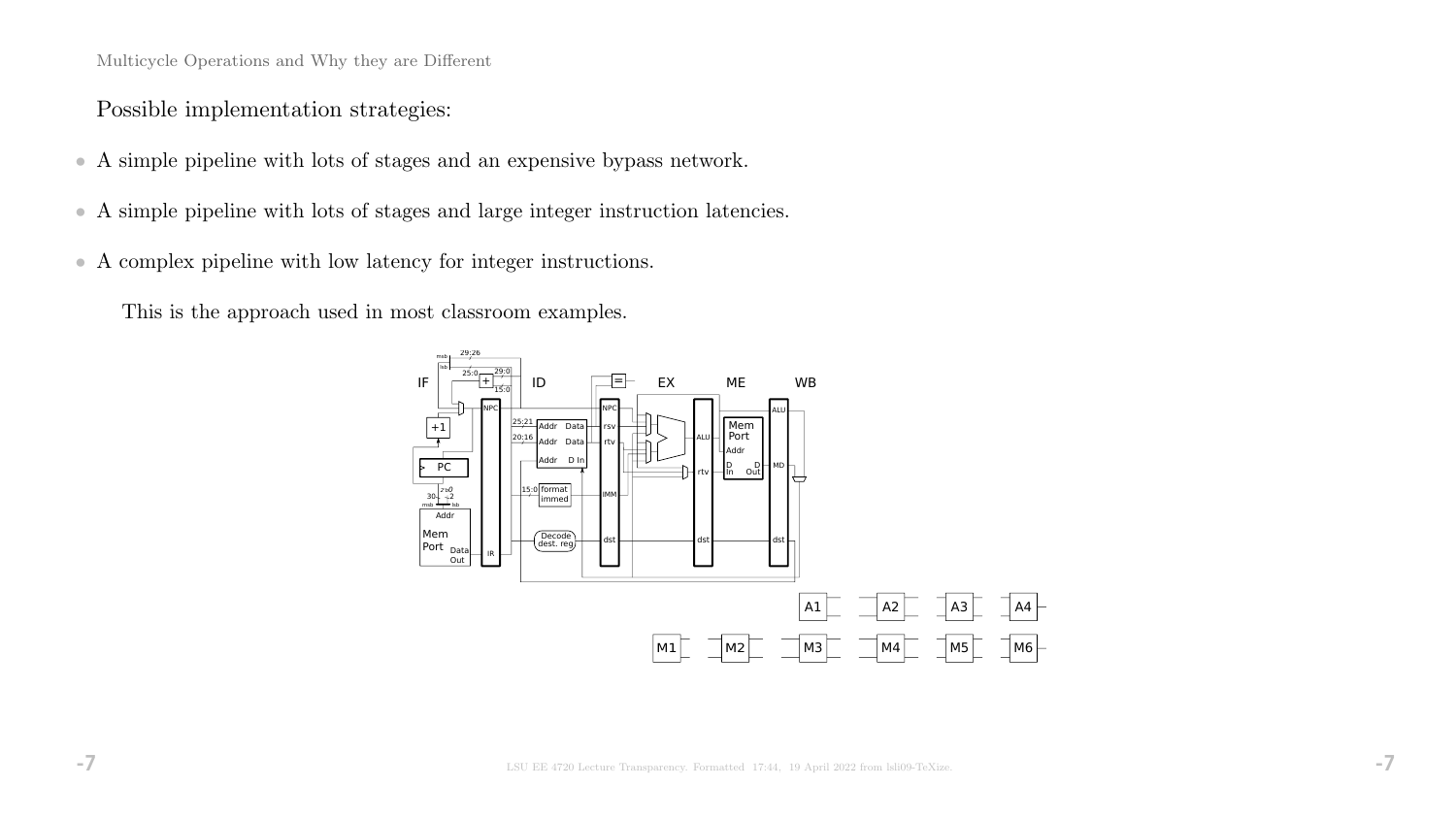Common Long-Latency Instructions

## Common Long-Latency Instructions

Fastest (shortest—but still long—latency): Floating-Point Add, Subtract, Conversions

MIPS: add.d, sub.d, cvt.s.w (convert integer to float), etc.

Intermediate Speed: Multiply

MIPS: mul.d, mul.s.

Slowest Speed: Divide, Modulo, Square Root

MIPS: div.d, sqrt.d.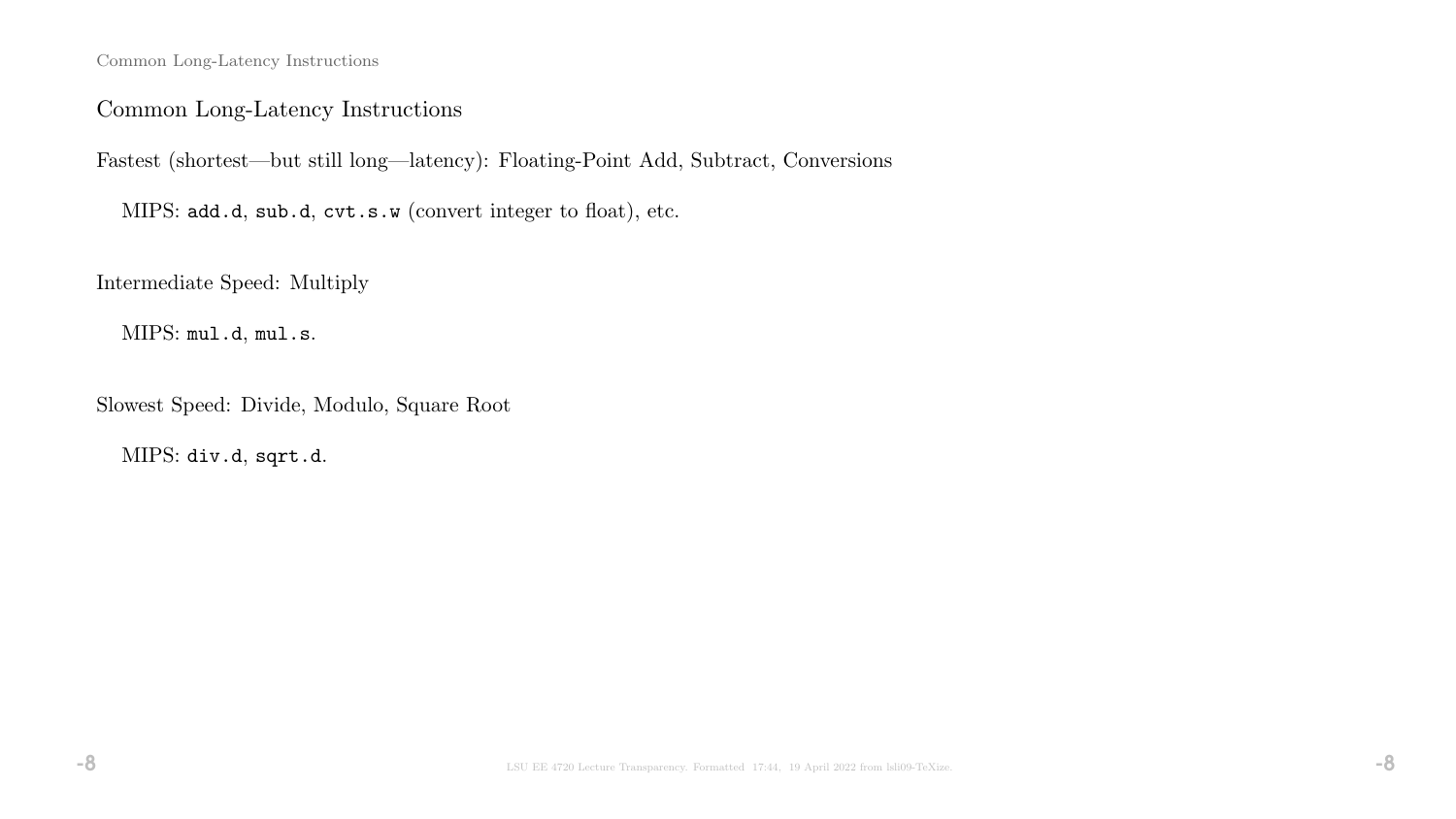Functional Units and Pipelining  $\gg$  Definitions

## Functional Units and Pipelining

Implementations often balance cost and performance.

Consider an add operation that takes about  $4 \text{ ns} \dots$ 

. . . and that can be split into four stages, A1, A2, A3, A4.

### Definitions

### Initiation Interval:

The number of cycles that a functional unit stage will need to perform an operation.

The initiation interval for all stages in the MIPS integer pipeline is 1... . . . and the initiation interval frequently used FP operations is usually 1.

### Operation Latency:

The number of cycles needed to complete an operation.

That's 1 for ALU operations, 4 for the addition above.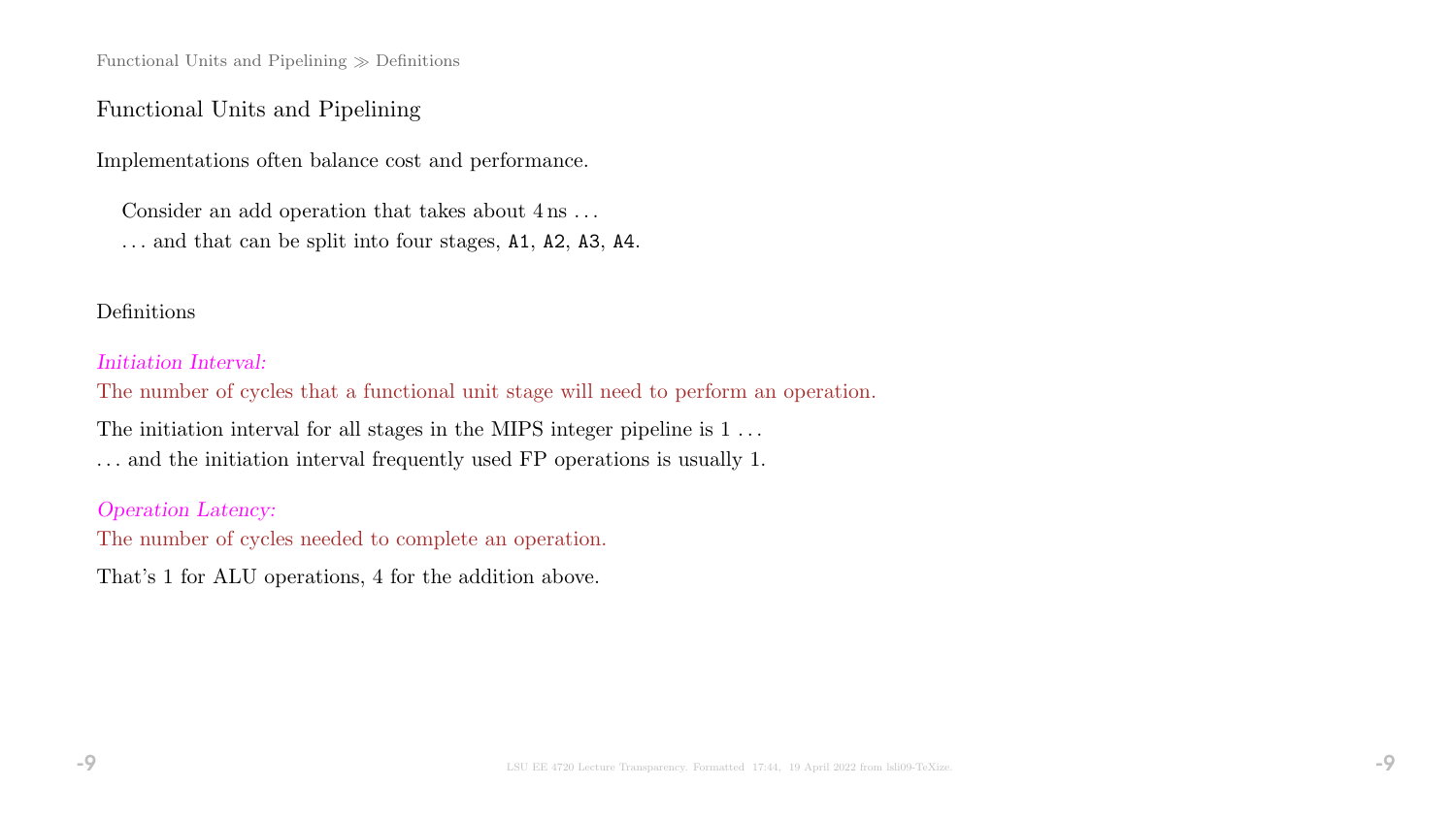Highest Cost: Fully Pipelined Functional Unit

In a fully pipelined unit all stages have an initiation interval of 1.

Example, fully pipelined FP add:

| # Cycle 0 1 2 3 4 5 6 7 8 9 10 11 12   |  |  |  |                      |                               |  |  |
|----------------------------------------|--|--|--|----------------------|-------------------------------|--|--|
| add.d f0, f2, f4 IF ID A1 A2 A3 A4 WF  |  |  |  |                      |                               |  |  |
| add.d f6, f8, f10 IF ID A1 A2 A3 A4 WF |  |  |  |                      |                               |  |  |
| add.d <b>F12</b> , f14, f16            |  |  |  | IF ID A1 A2 A3 A4 WF |                               |  |  |
| add.d f18, F12, f20                    |  |  |  |                      | IF ID $----->$ A1 A2 A3 A4 WF |  |  |

The **add.d** f18 stalls due to a dependence.

The initiation interval is 1. (True for all fully pipelined units.)

The add operation latency is 4. (True for this FP adder unit.)

Typically addition and multiplication units are fully pipelined.

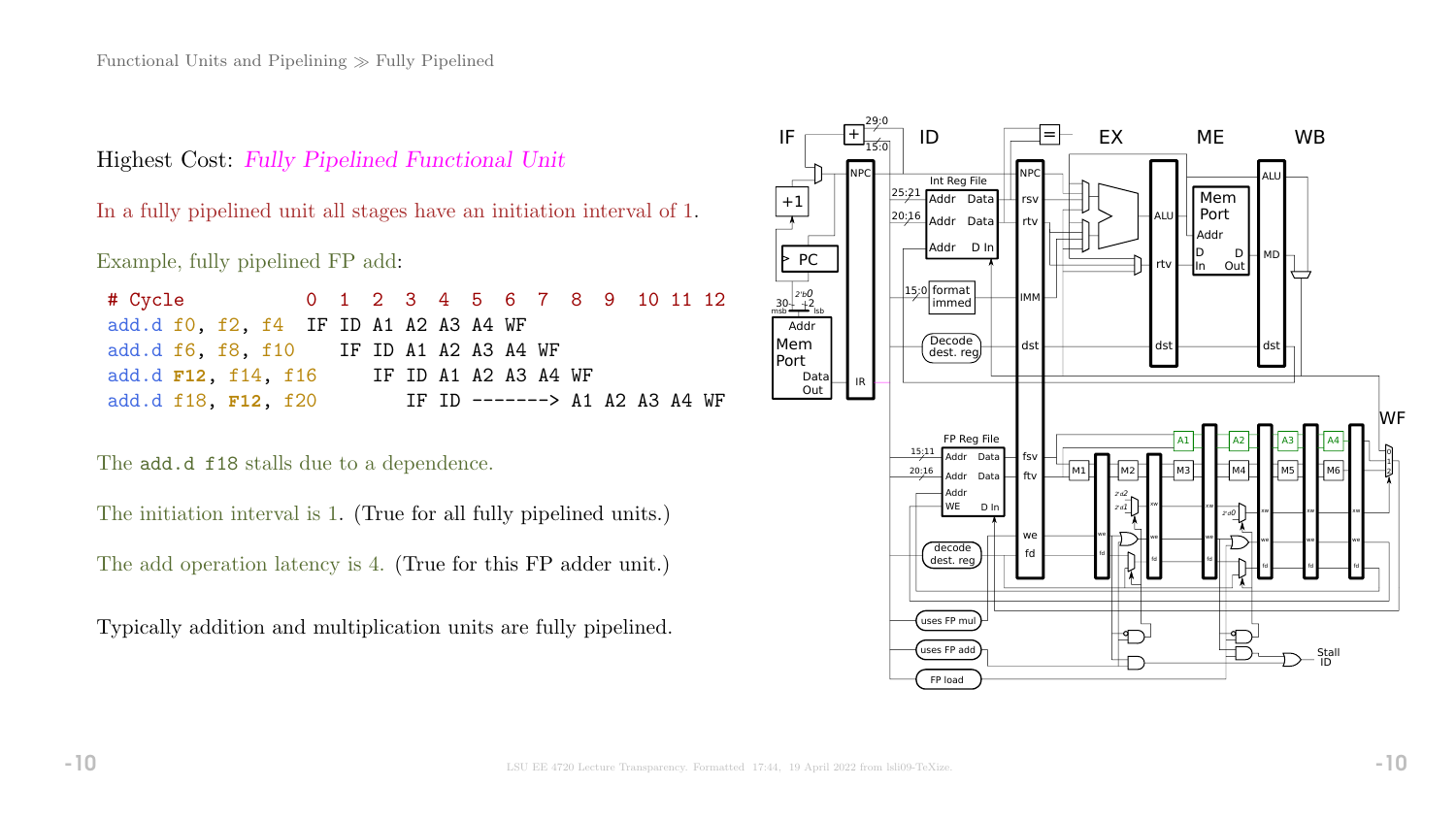Functional Units and Pipelining  $\gg$  Unpipelined Units

Low Cost: Unpipelined

In an unpipelined unit the initiation interval equals the operation latency.

Example, unpipelined FP add

Suppose A1 through A4 are very similar ...

- ... and so one piece of hardware,  $A, \ldots$
- . . . can perform each stage's operation.

Then the entire computation could be done by using A four times:

# Cycle 0 1 2 3 4 5 6 7 8 9 10 11 12 13 14 add.d f0, f2, f4 IF ID A A A A WF add.d **F6**, f8, f10 IF ID -------> A A A A WF addi r1, r1, 8 IF -------> ID EX ME WB add.d f12, F6, f14 IF ID ----> A A A A WF



+1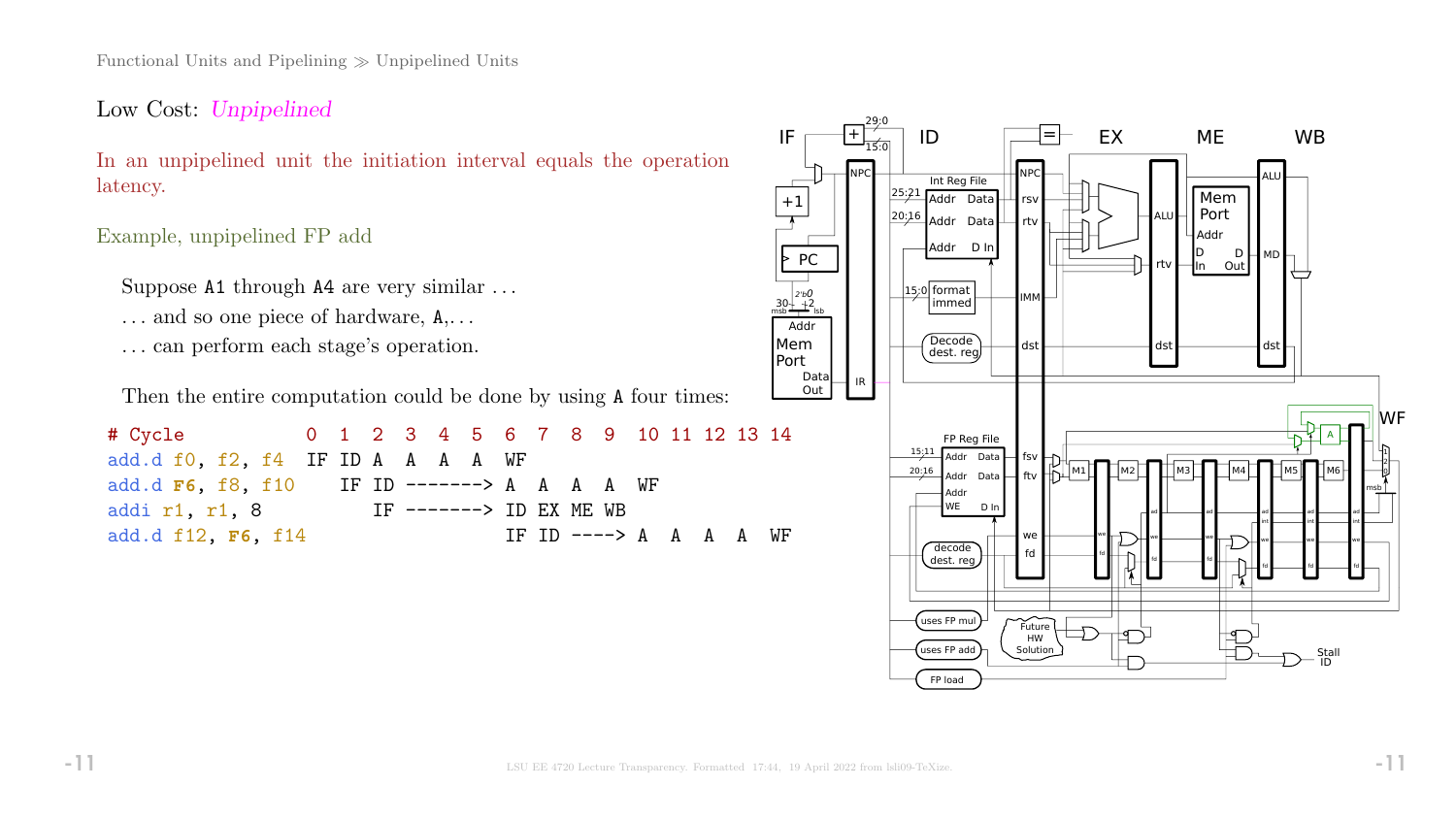Functional Units and Pipelining  $\gg$  Unpipelined Units

Continued: Example, unpipelined FP add.

# Cycle 0 1 2 3 4 5 6 7 8 9 10 11 12 13 14 add.d f0, f2, f4 IF ID A A A A WF add.d **F6**, f8, f10 IF ID -------> A A A A WF addi r1, r1, 8 IF -------> ID EX ME WB add.d f12, F6, f14 IF ID ----> A A A A WF

The **add.d F6** stalls to use the A functional unit.

The **add.d f12** stalls to dependence and use of the A functional unit.

```
The initiation interval of A is 4, the operation latency is 4.
```
Cost is  $\frac{1}{4}$  of fully pipelined version.

But even non-dependent consecutive FP add instructions stall.

Division and trigonometric operations are usually unpipelined.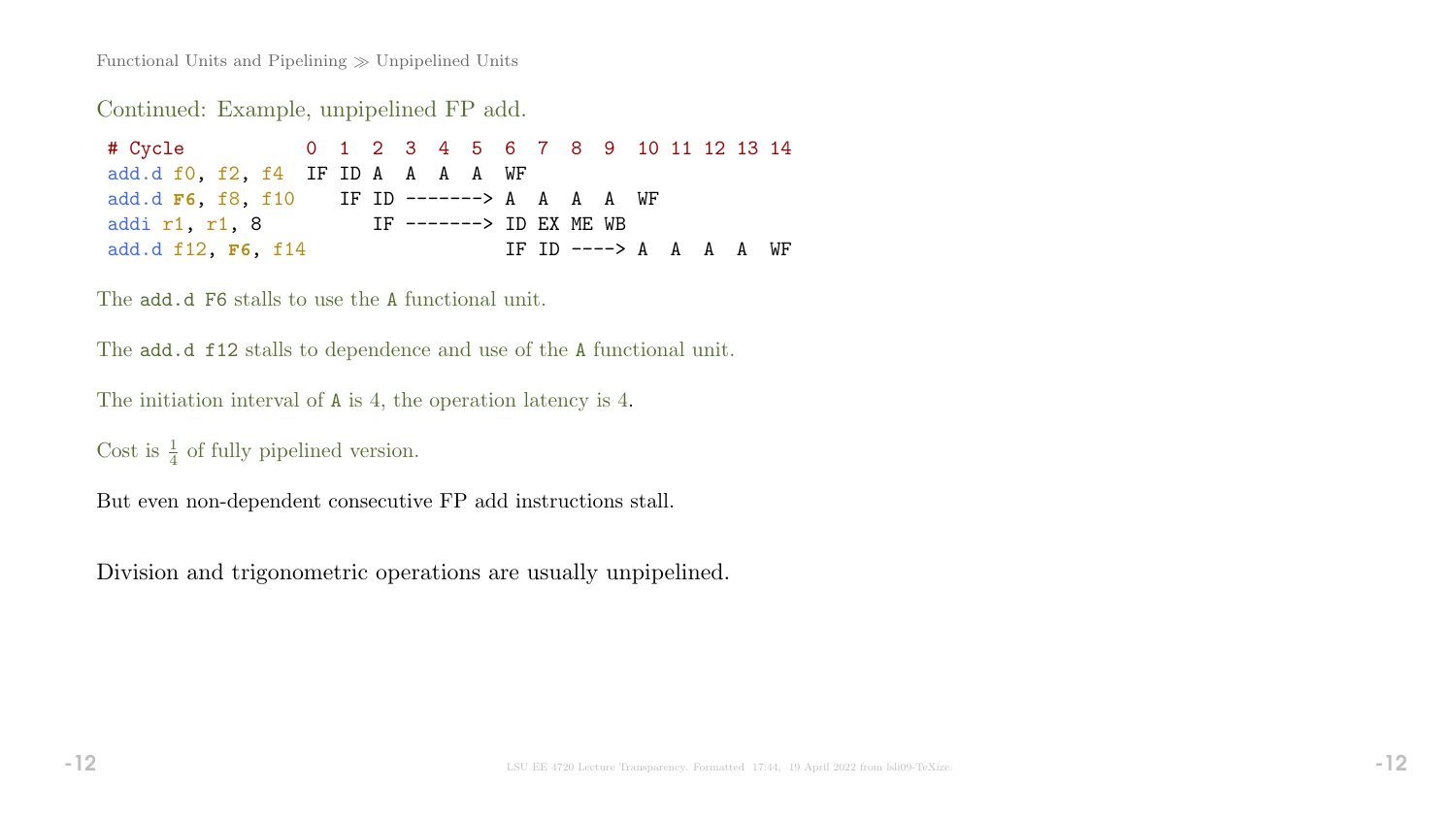Functional Units and Pipelining  $\gg$  Multiple Unpipelined Units

# Intermediate Cost: Multiple Unpipelined Functional Units

Two unpipelined FP add units, A and B.

| # Cycle the state of the state of the state of the state of the state of the state of the state of the state o |  |  |  | 0 1 2 3 4 5 6 7 8 9 10 |  |  |
|----------------------------------------------------------------------------------------------------------------|--|--|--|------------------------|--|--|
| add.d f0, f2, f4 IF ID A A A A WF                                                                              |  |  |  |                        |  |  |
| add.d f6, f8, f10 IF ID B B B B WF                                                                             |  |  |  |                        |  |  |
| add.d f12, f14, f16 IF ID ----> A A A A WF                                                                     |  |  |  |                        |  |  |

Initiation interval of both A and B are 4.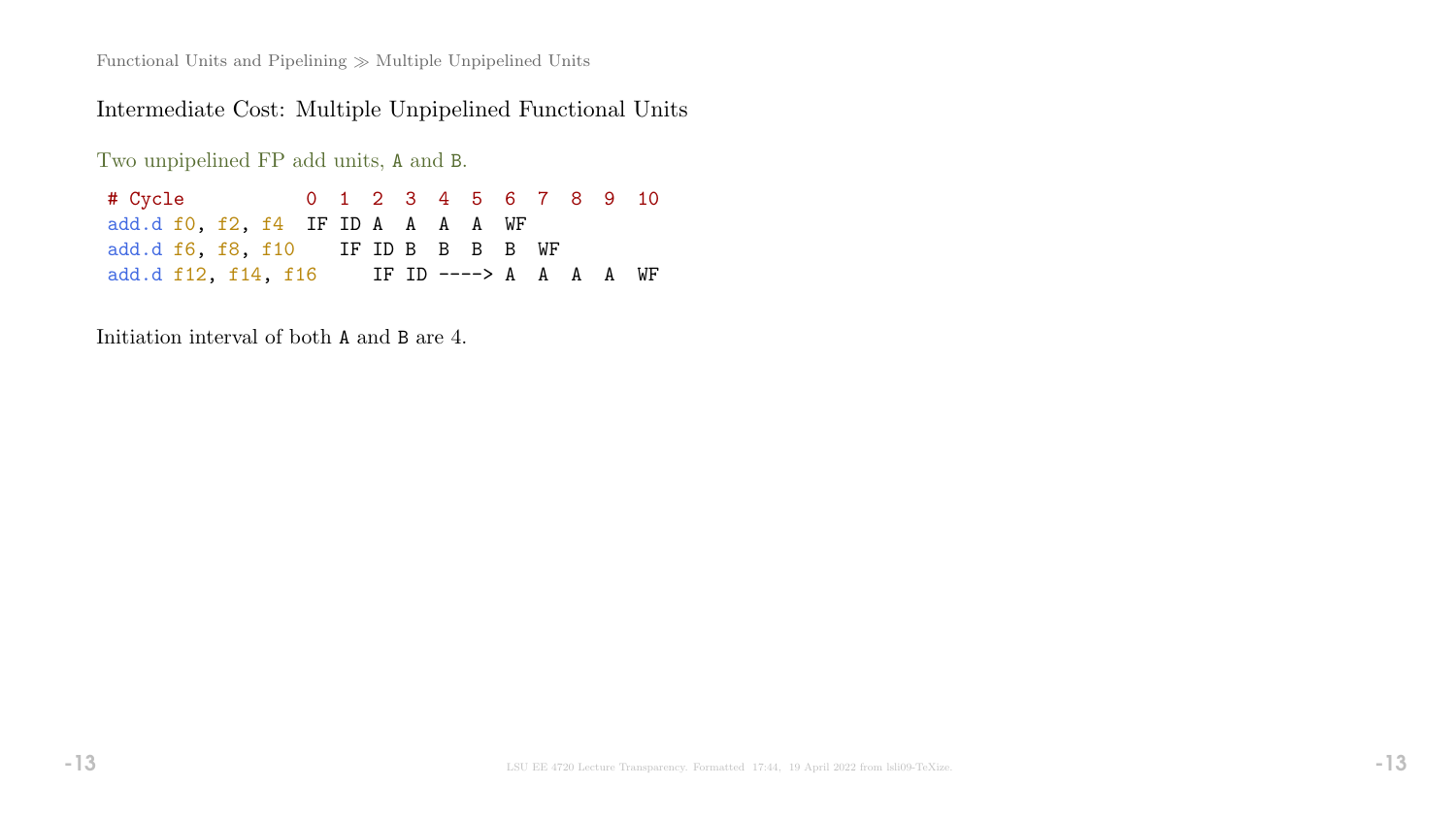Intermediate Cost: Partially Pipelined Functional Units

A unit is partially pipelined if its stages have an initiation interval strictly greater than 1, and strictly less than the operation latency.

Example, partially pipelined add.

Consider an adder in which Aa performs either A1 or A2 . . . . . . and Ab performs either A3 or A4.

| # Cycle                                                      | 0 1 2 3 4 5 6 7 8 9 10 |  |  |  |                            |  |
|--------------------------------------------------------------|------------------------|--|--|--|----------------------------|--|
| add.d f0, f2, f4 IF ID Aa Aa Ab Ab WF                        |                        |  |  |  |                            |  |
| add.d $f6$ , $f8$ , $f10$ IF ID $\rightarrow$ Aa Aa Ab Ab WF |                        |  |  |  |                            |  |
| add.d f12, f14, f16                                          |                        |  |  |  | IF −> ID −> Aa Aa Ab Ab WF |  |

Stages Aa and Ab each of an initiation interval of 2.

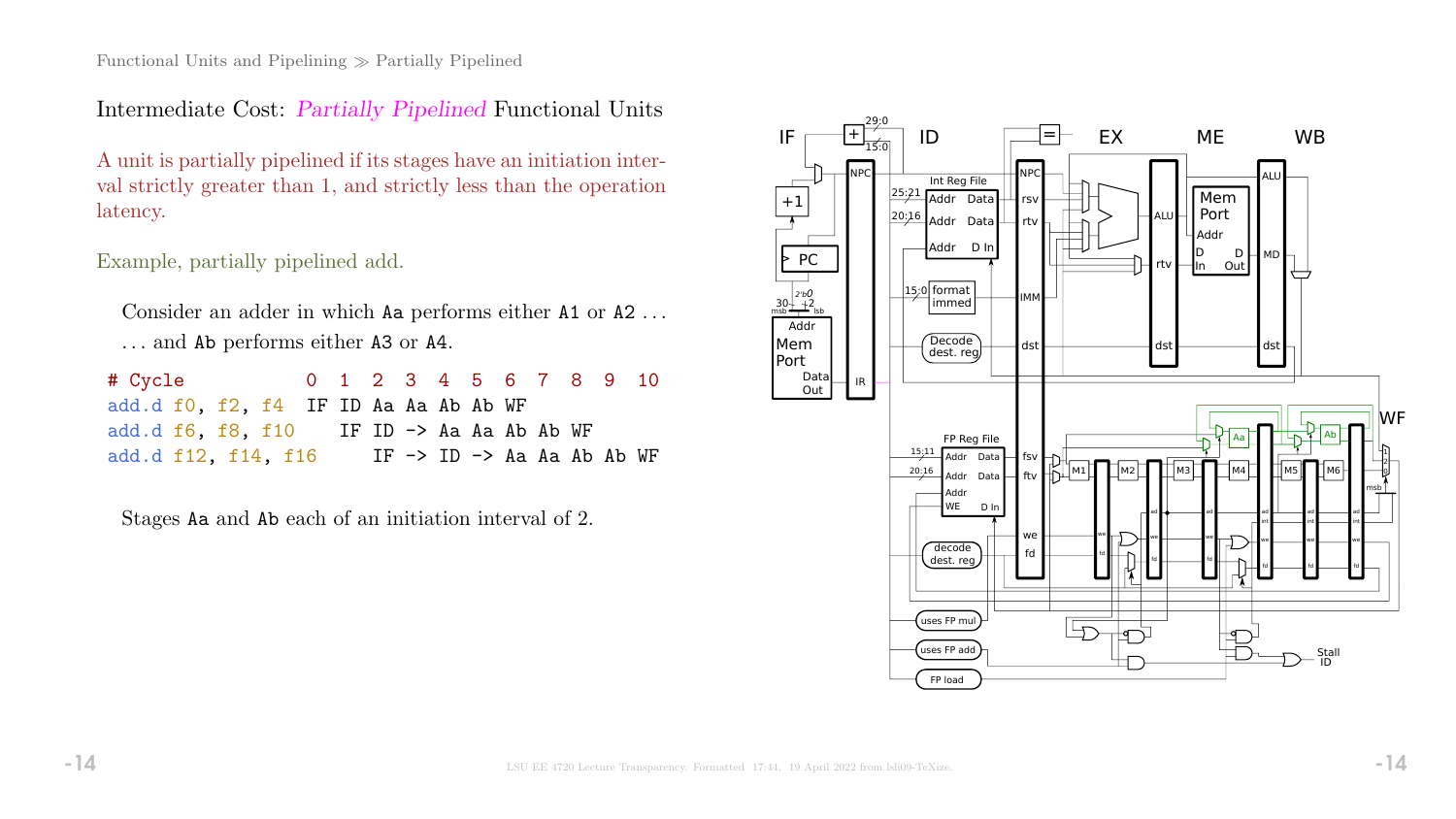Floating Point in Chapter-3 MIPS Implementation

## Floating Point in Chapter-3 MIPS Implementation

Typical Classroom Example Floating Point Functional Units

 $\bullet$  FP Add

Four stages, fully pipelined: Operation Latency 4, Initiation Interval 1.

Used for FP Add, FP Subtract, FP Comparisons, etc.

• FP Multiply

Six stages, fully pipelined: Operation Latency 6, Initiation Interval 1. Used for FP Multiply.

• FP Divide

Twenty five cycles, unpipelined: Operation Latency 25, Initiation Interval 25.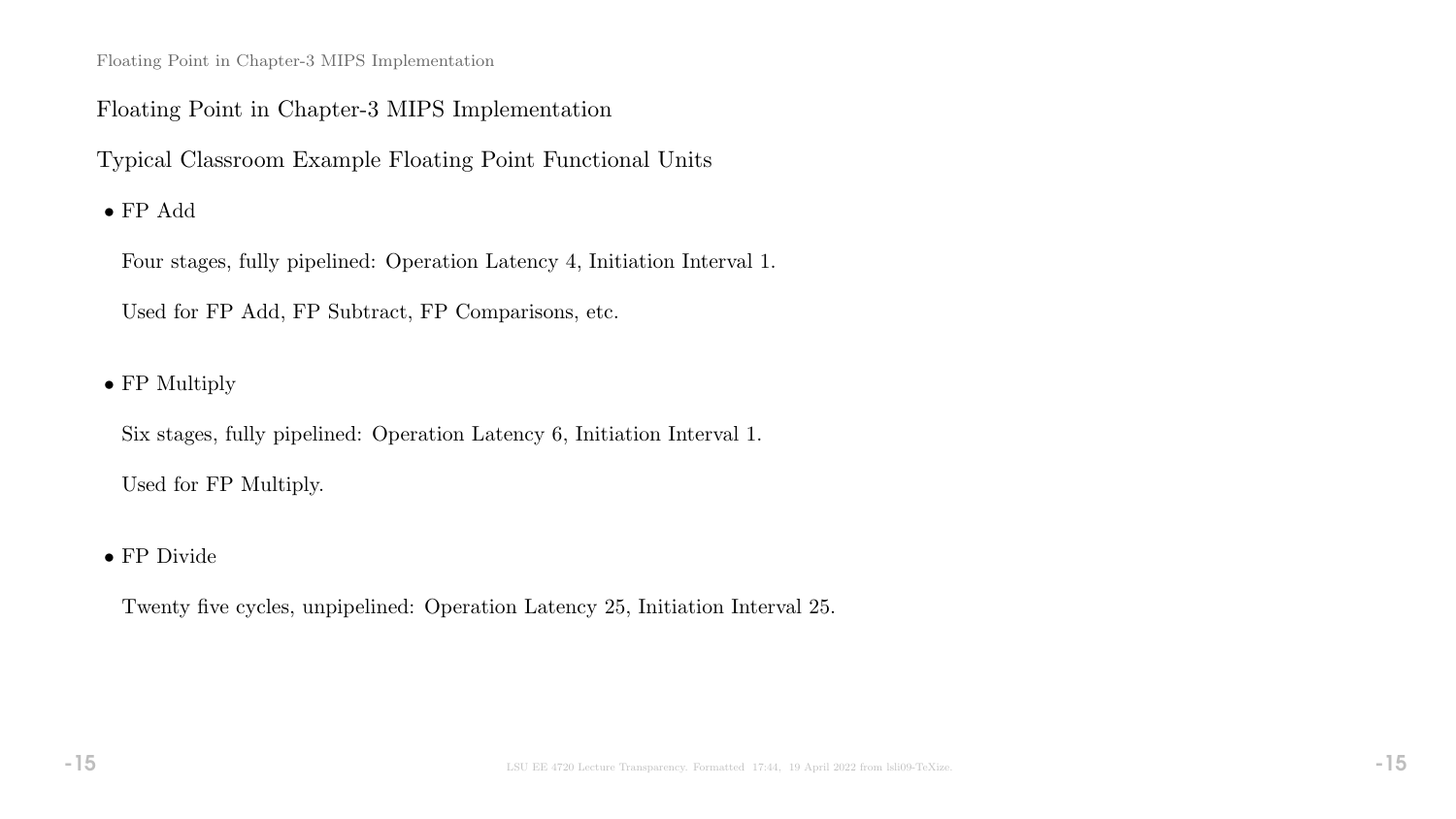Classroom Floating-Point MIPS Pipeline

## Classroom Floating-Point MIPS Pipeline

Example floating unit implementation main features:

Separate register file.

Number of stages vary depending on functional unit.

Floating-point writeback separate from integer writeback.

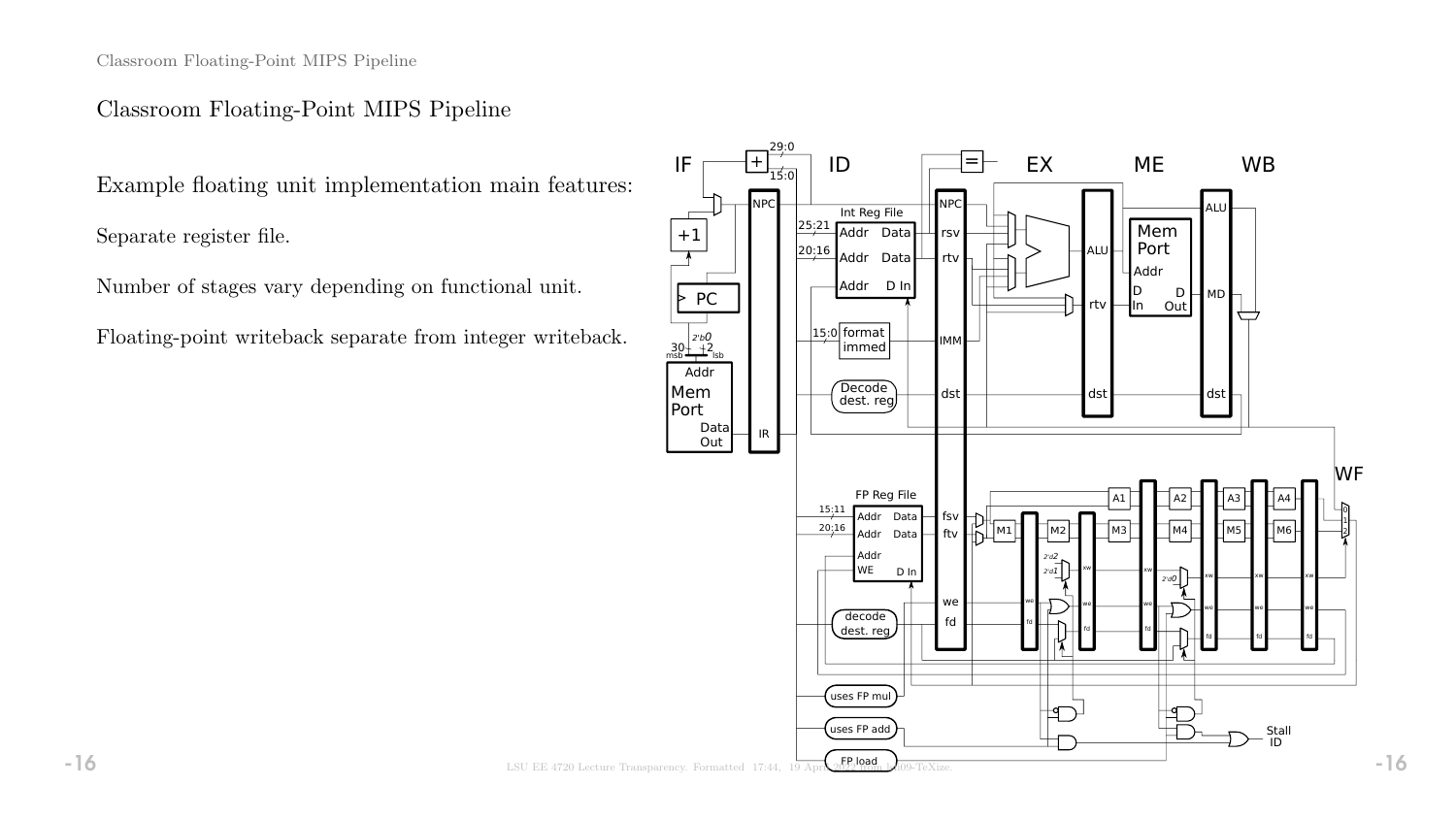Classroom Floating-Point MIPS Pipeline

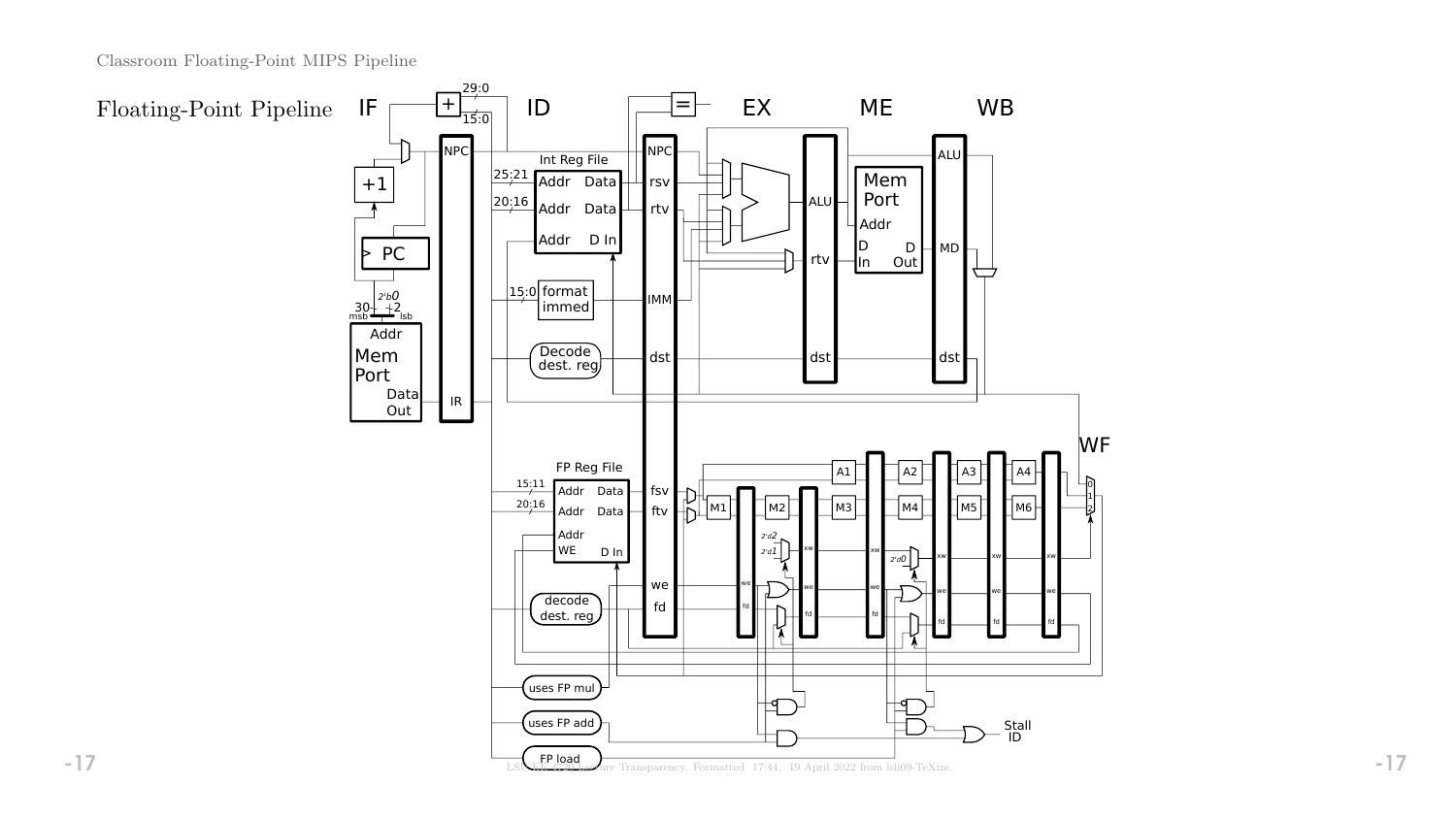Classroom Floating-Point MIPS Pipeline

Floating-Point Pipeline

Example floating unit implementation notes:

Paths to implement  $\text{FPR} \rightarrow \text{GFP}$  not shown.

Paths for double FP loads and any FP stores (ldc1, sdc1, etc.) not shown.

Use of register pairs for double operands ignored.

See Spr. 2003 HW 5, Prob. 4, <https://www.ece.lsu.edu/ee4720/2003/hw05sol.pdf>.

The divide functional unit is not shown.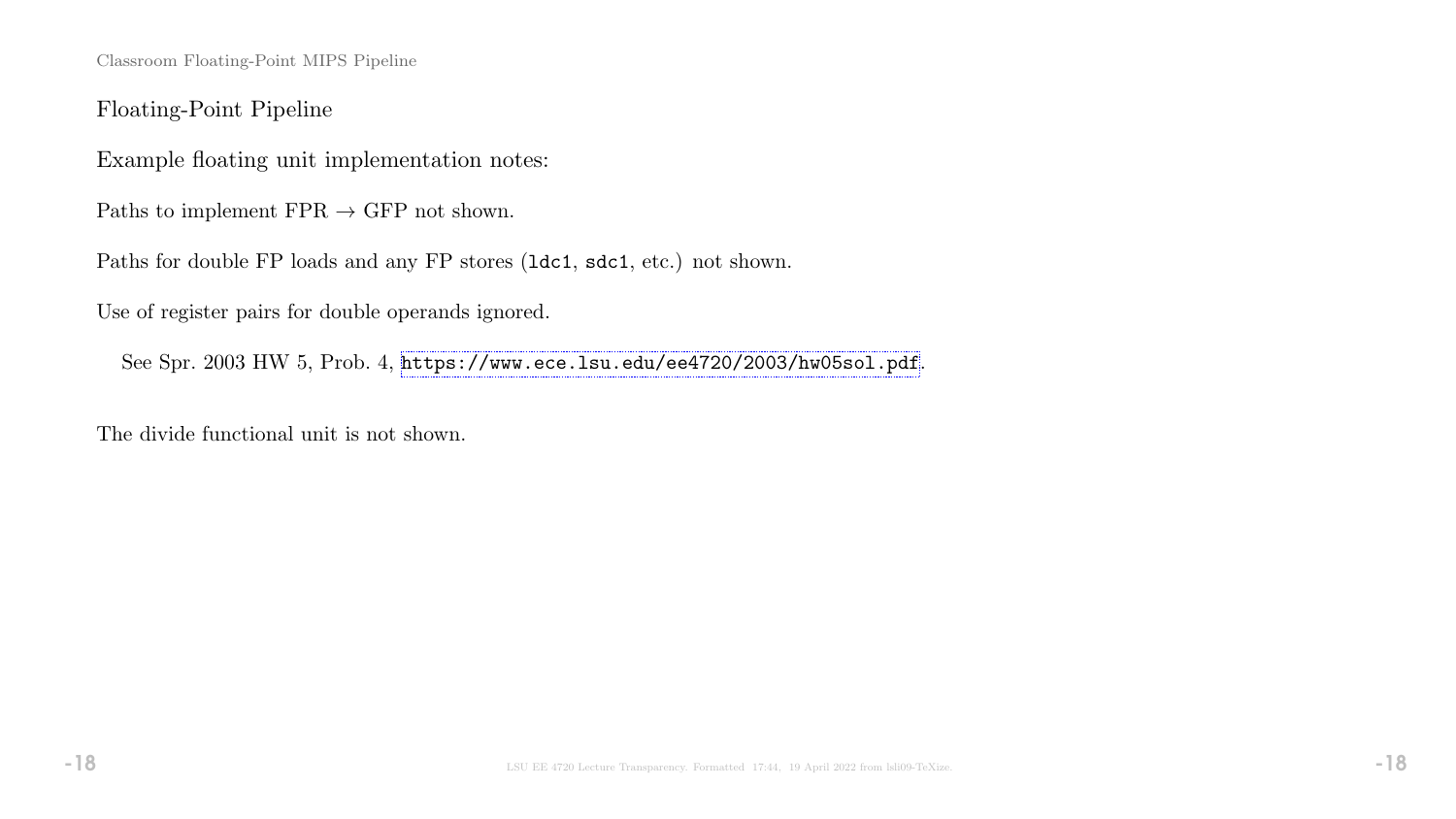Hazards With Long-Latency Instructions in Classroom Pipeline  $\gg$  Structural Hazards

## Hazards With Long-Latency Instructions in Classroom Pipeline

Structural Hazards

Functional Unit Structural Hazards

Because an instruction can occupy a functional unit  $(e.g., DIV)$  more than one cycle ... . . . a following instruction needing that unit may be stalled.

(Occurs when initiation interval greater than one.)

Register Write (WF-Stage) Structural Hazards

Because different units have different latencies . . .

. . . instructions that started at different times can finish at the same time . . .

. . . only one can write results (unless extra register file ports added).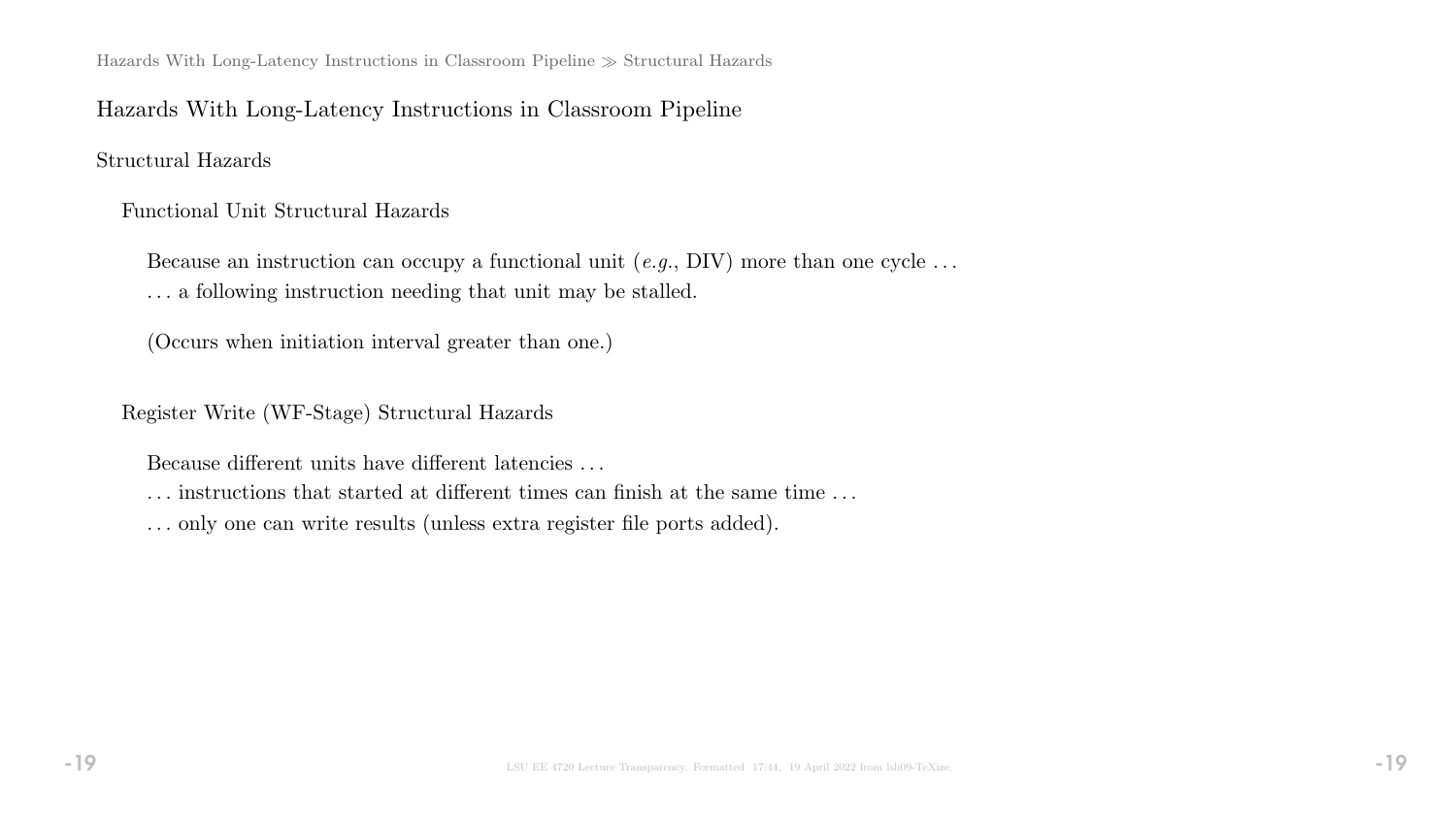Hazards With Long-Latency Instructions in Classroom Pipeline  $\gg$  Data Hazards

## Data Hazards

### RAW Hazards

As with integer operations, result not ready in time.

With long-latency operations instructions may wait longer.

### WAW Hazards

Occurs when two nearby instructions write same register . . . . . . and second instruction finishes first.

## WAR Hazards

Cannot occur in Chapter-3 pipeline because instructions start in order.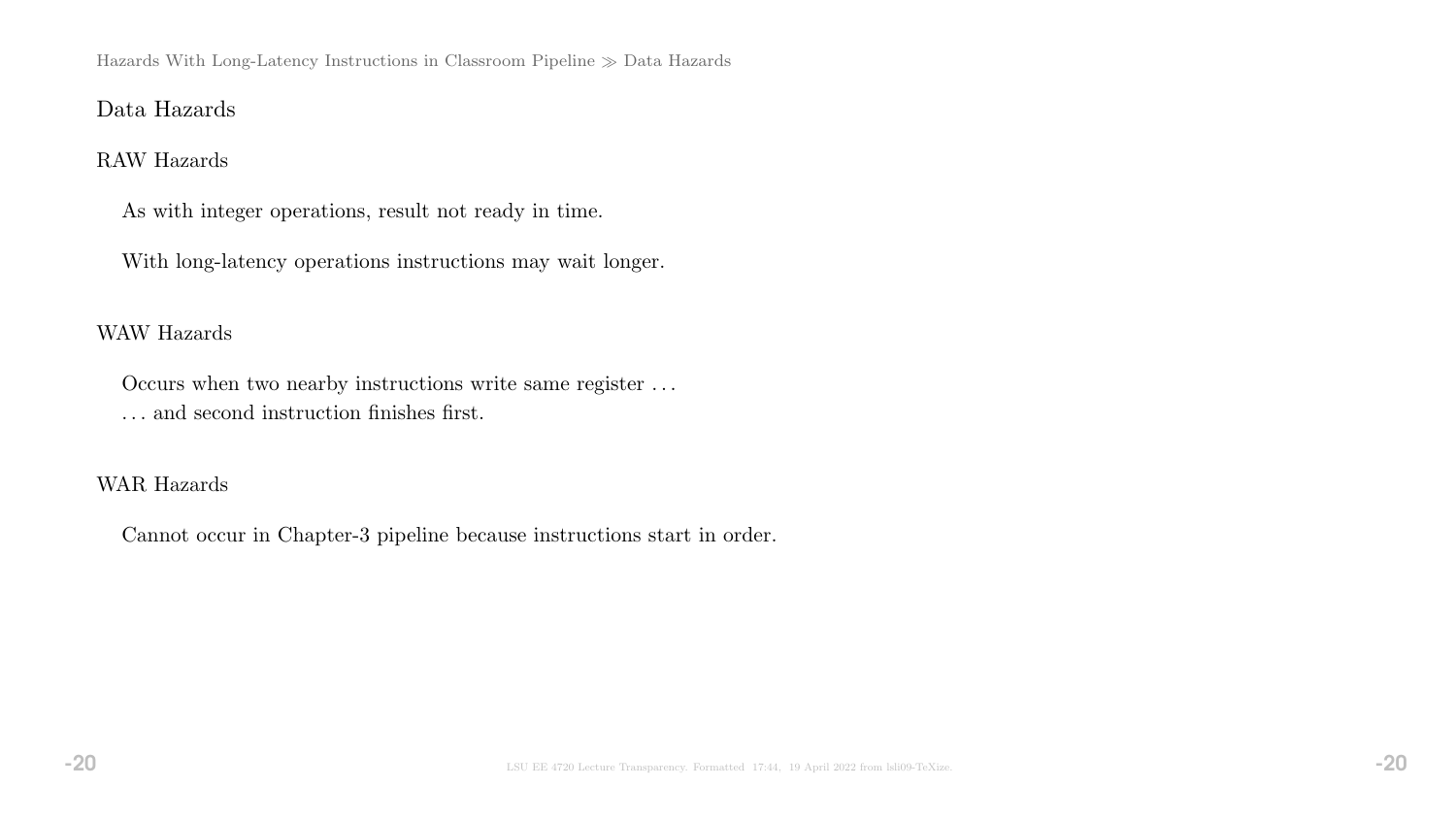Hazards With Long-Latency Instructions in Classroom Pipeline  $\gg$  Precise Exceptions

# Precise Exceptions

- A headache because an instruction can be ready to write . . .
- . . . long before a preceding instruction raises an exception.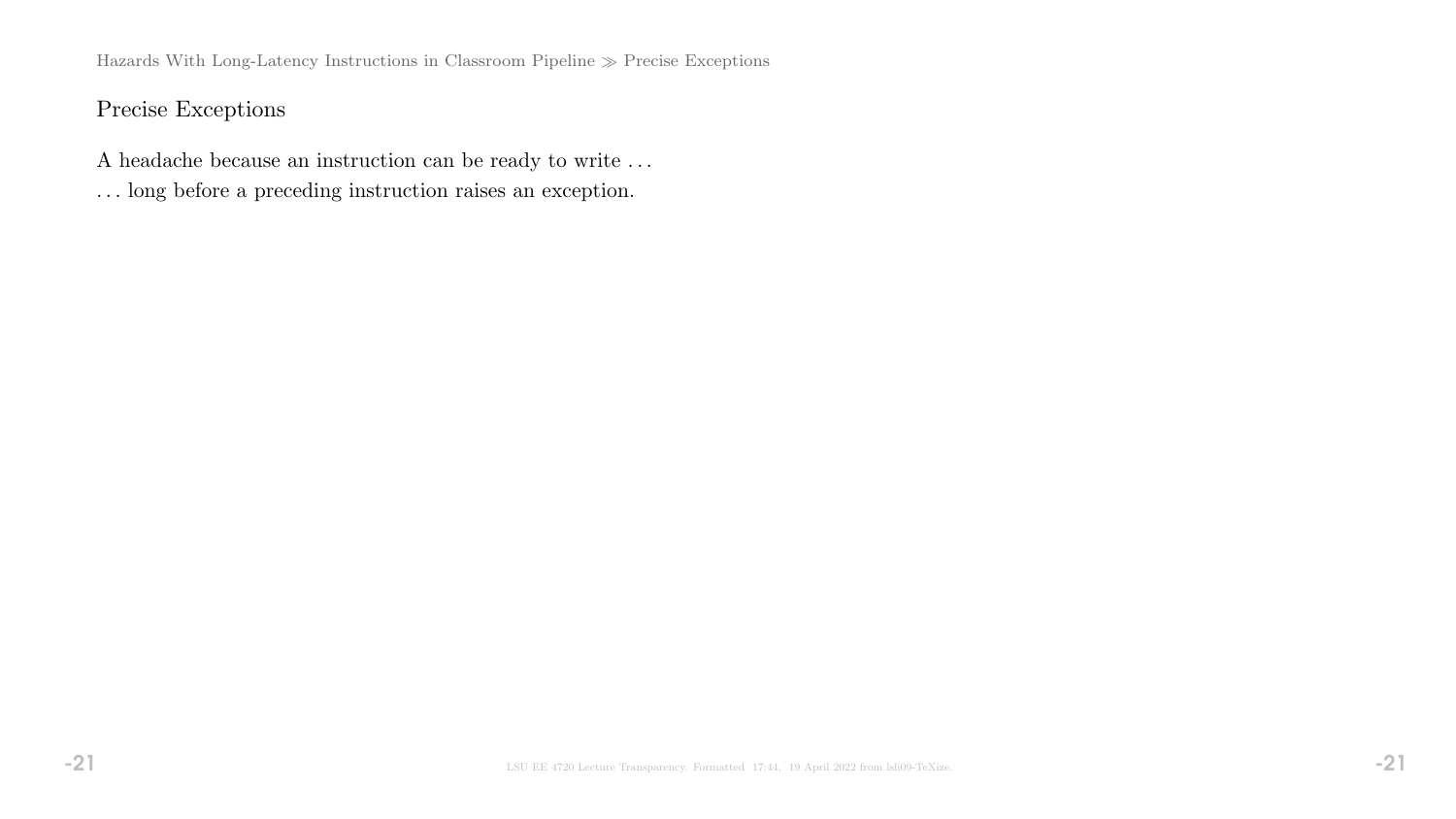## Handling Functional Unit Structural Hazards

Example, 6-cycle unpipelined divide.

Unless FU changed, instructions must be stalled to avoid hazard.

| # Cycle                                                                 |  | 0 1 2 3 4 5 6 7 8 9 10 11 12 13 14 |  |  |  |  |  |  |
|-------------------------------------------------------------------------|--|------------------------------------|--|--|--|--|--|--|
| div.d f0, f2, f4 IF ID DIV DIV DIV DIV DIV DIV WF                       |  |                                    |  |  |  |  |  |  |
| div.d f6, f8, f10 IF ID -------------------> DIV DIV DIV DIV DIV DIV WF |  |                                    |  |  |  |  |  |  |

Hazard easily handled:

Units provide a ready-next-cycle signal to ID stage.

Instruction stalled if ready-next-cycle for needed unit is 0.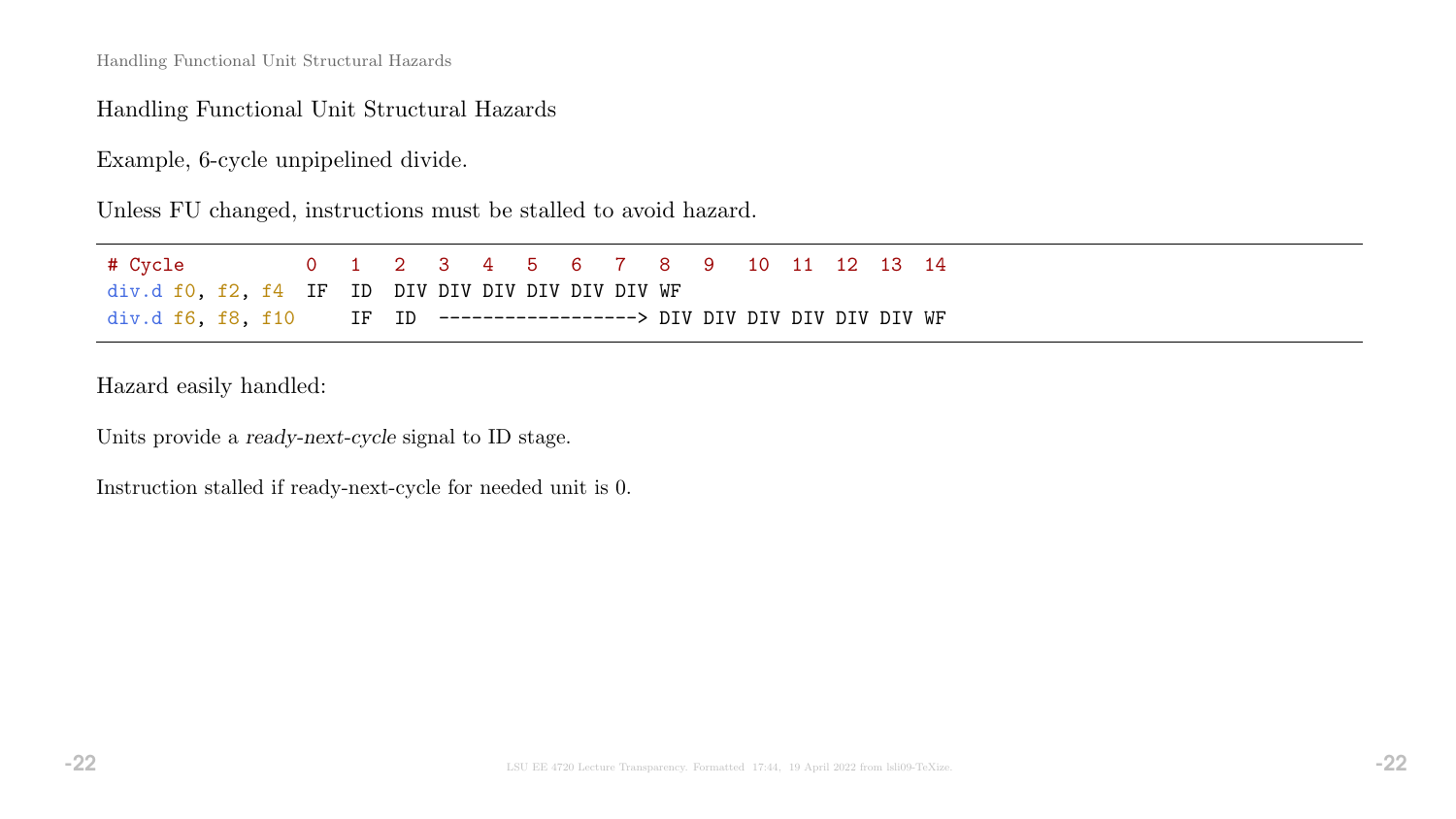# Eliminating Hazards

Provide more than one functional unit.

Example, provide two 6-cycle divide units, DVa and DVb.

| # Cycle                                            |  | 0 1 2 3 4 5 6 7 8 9 |  |  |  |  |
|----------------------------------------------------|--|---------------------|--|--|--|--|
| div.d f0, f2, f4 IF ID DVa DVa DVa DVa DVa DVa WF  |  |                     |  |  |  |  |
| div.d f6, f8, f10 IF ID DVb DVb DVb DVb DVb DVb WF |  |                     |  |  |  |  |

Pipeline functional unit.

| Example, use 6-cycle, initiation interval 2, pipelined divide |  |  |                                                                |  |  |  |
|---------------------------------------------------------------|--|--|----------------------------------------------------------------|--|--|--|
|                                                               |  |  | $\mathbf{r}$ , and a set of the set of the set of $\mathbf{r}$ |  |  |  |

... and live with single stall cycle.

| # Cycle                                                  |  |  |  |  |  | 0 1 2 3 4 5 6 7 8 9 10 |  |
|----------------------------------------------------------|--|--|--|--|--|------------------------|--|
| $div.df0$ , $f2$ , $f4$ IF ID DVO DVO DV1 DV1 DV2 DV2 WF |  |  |  |  |  |                        |  |
| $div.d$ f6, f8, f10 IF ID --> DVO DVO DV1 DV1 DV2 DV2 WF |  |  |  |  |  |                        |  |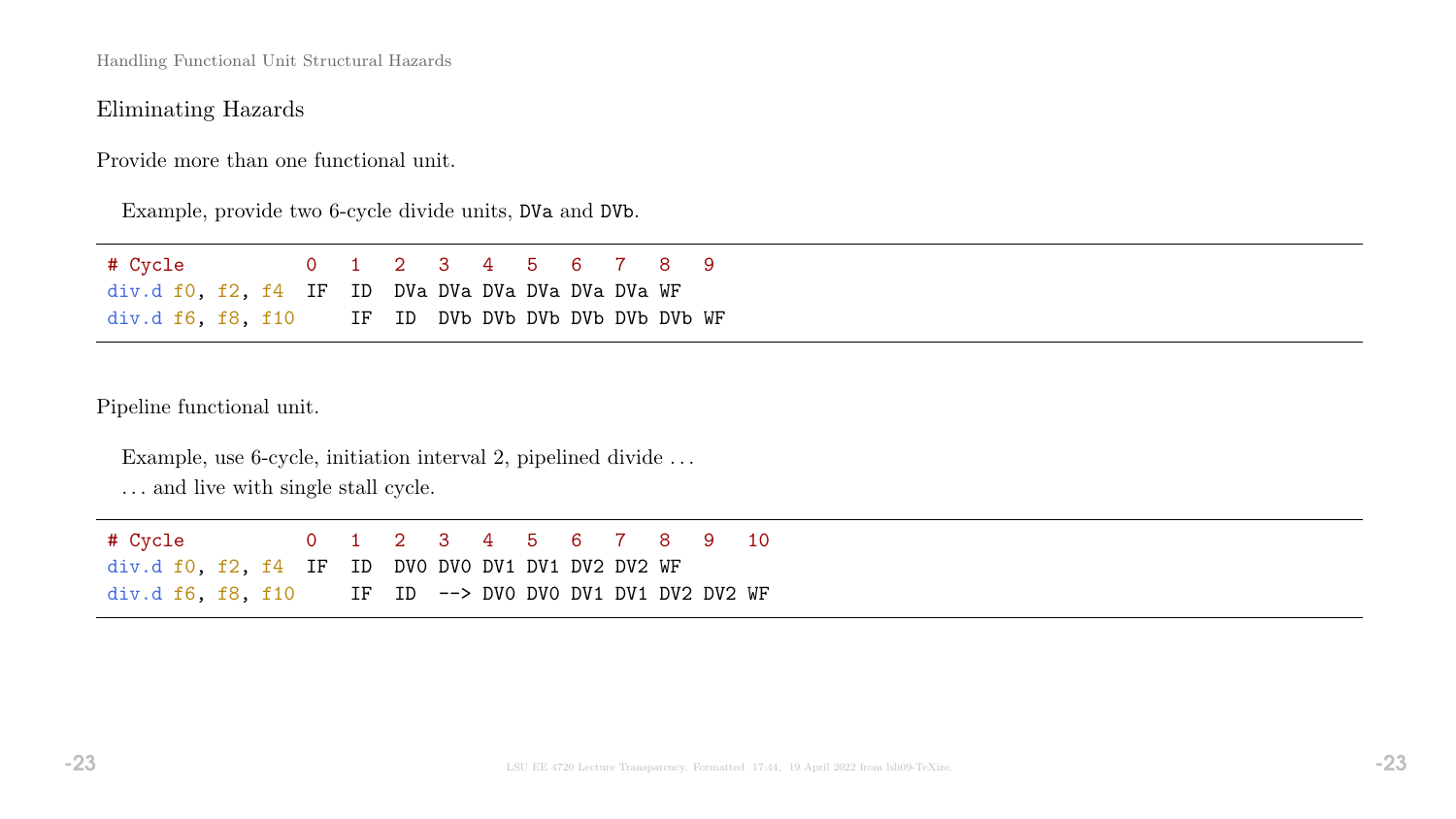# Example (stall to avoid hazard in cycle 8)

| # Cycle the state of the state of the state of the state of the state of the state of the state of the state o |  |  |  | 0 1 2 3 4 5 6 7 8 9               |  |  |  |
|----------------------------------------------------------------------------------------------------------------|--|--|--|-----------------------------------|--|--|--|
| mul.d f0, f2, f4 IF ID M1 M2 M3 M4 M5 M6 WF                                                                    |  |  |  |                                   |  |  |  |
| addi r1, r1, 1 IF ID EX ME WB                                                                                  |  |  |  |                                   |  |  |  |
| add.d f6, f8, f10                                                                                              |  |  |  | IF ID $\leftarrow$ A1 A2 A3 A4 WF |  |  |  |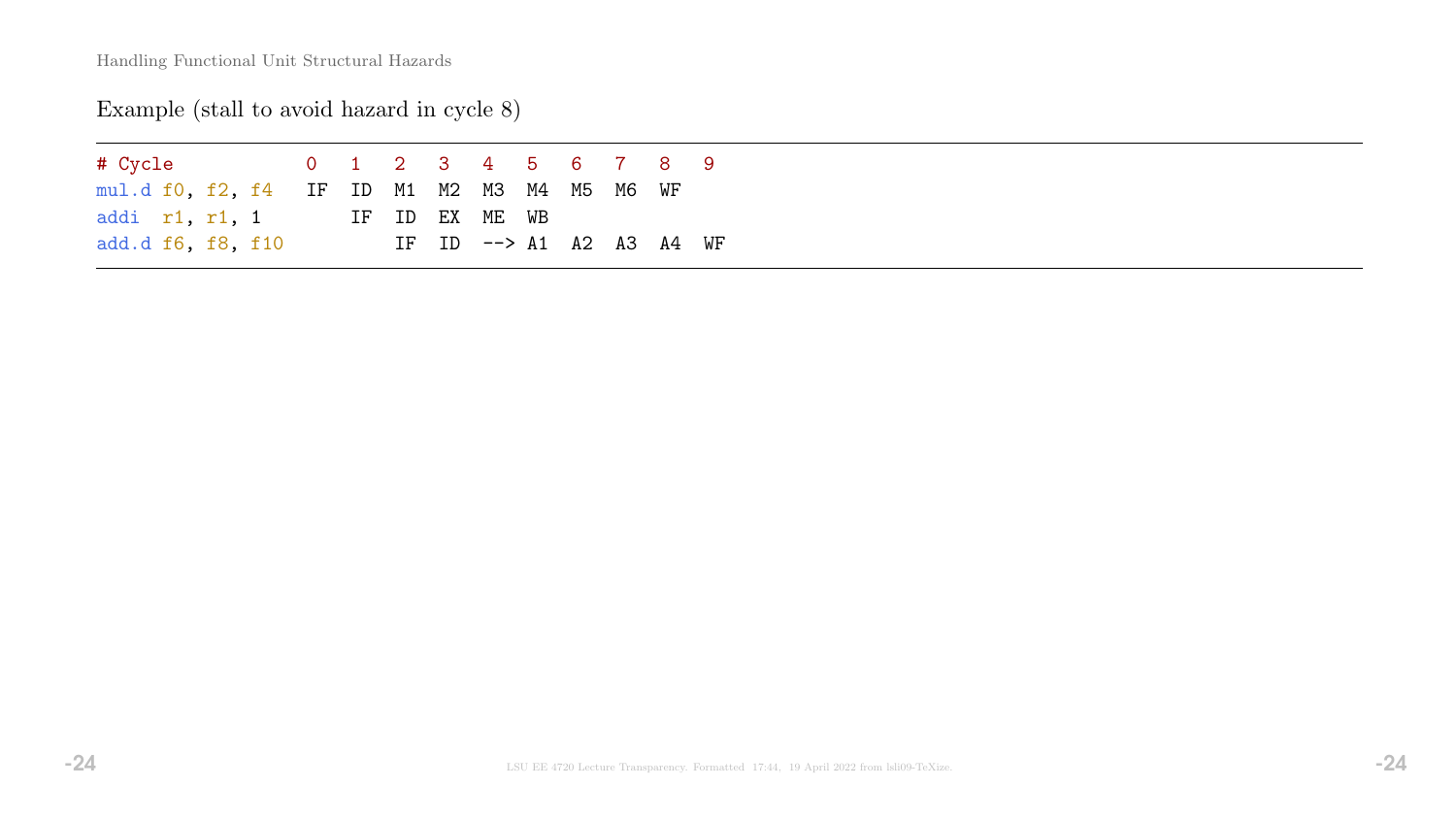### Method 1: Delay instruction in ID. (Used above.)

Include a shift register called a reservation register.

Each cycle the reservation register is shifted.

A 1 indicates a "reservation" to enter WF.

Bit position indicates time . . .

... with the LSB indicating two cycles later ...

... the next bit indicating three cycles later ...

. . . and so on.

The ID stage controller, based on the opcode of the instruction  $\dots$ . . . knows the number of cycles before WF will be entered.

It checks the corresponding reservation register bit . . .

 $\ldots$  if it's 1 then IF and ID are stalled  $\ldots$ 

. . . if it's 0 then the bit is set to 1 and the instruction proceeds.

If such a stall occurs the reservation register is still shifted ... . . . and so a 0 will eventually move into the bit position.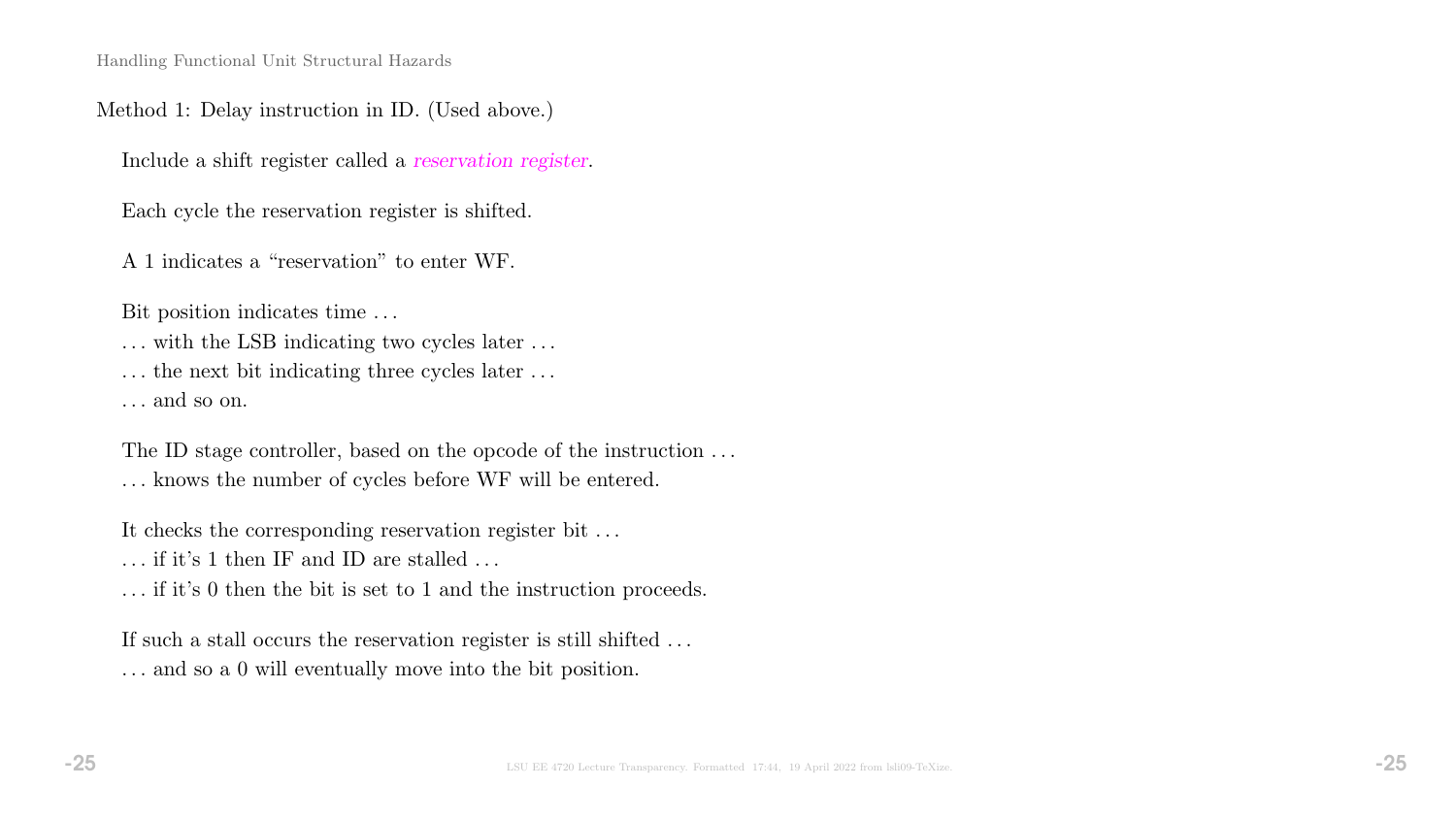Method 2: Delay instructions ready to enter WF.

Each functional unit provides a signal  $\ldots$ 

. . . indicating when it has an instruction ready to enter WF.

One of those signals is chosen (using some method) . . .

 $\ldots$  the corresponding instruction moves to WF  $\ldots$ 

 $\dots$  while the others are stalled.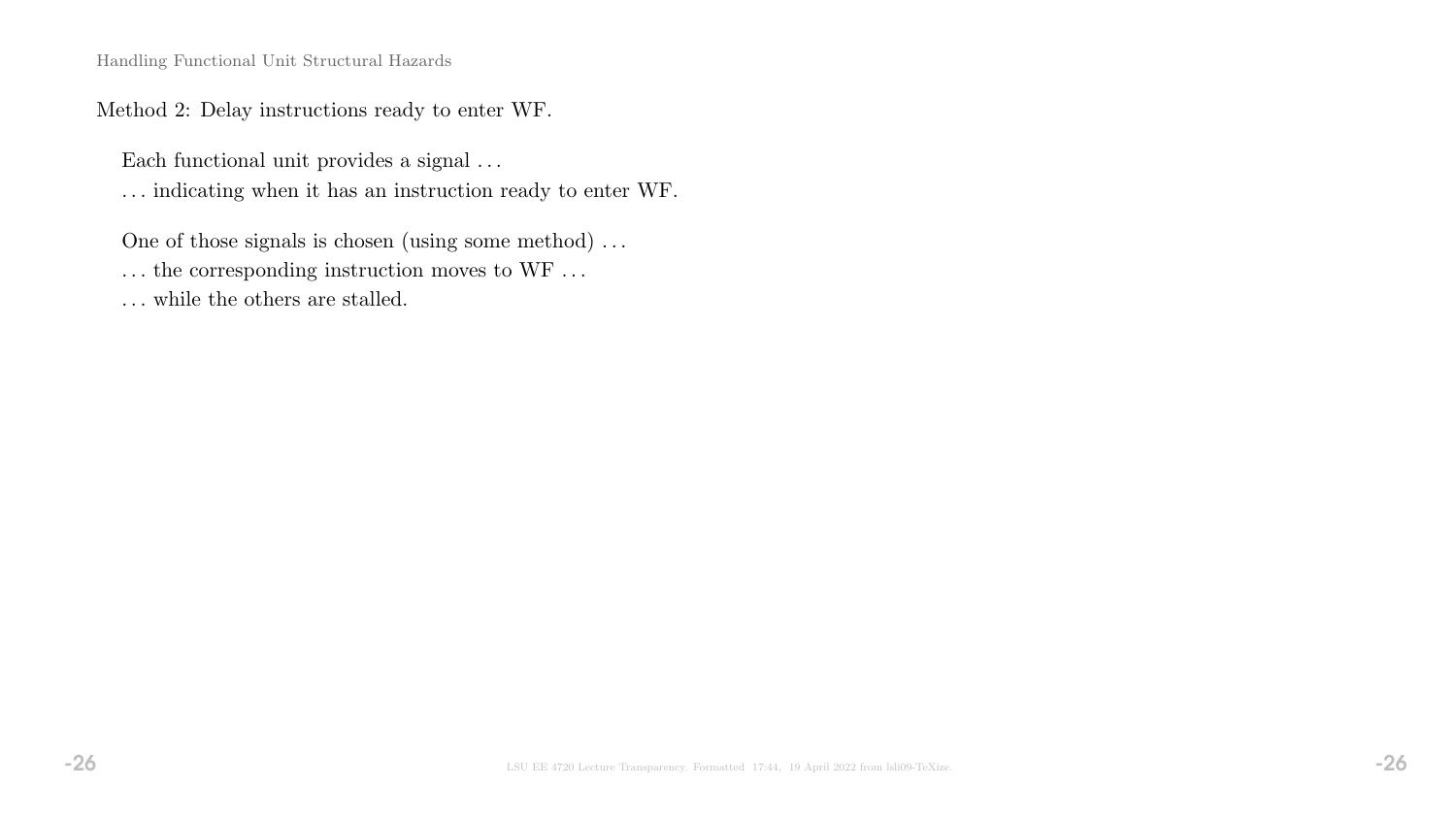## Comparison of Method 1 and 2

Method 1 is easier to implement . . .

. . . since logic remains in one stage.

In contrast, logic for method 2 would span several stages  $\dots$ 

 $\ldots$  since stages back to IF might need to be stalled  $\ldots$ 

 $\ldots$  and so critical paths would be long.

Method 2 is more flexible . . .

. . . since priority could be given to longer-latency instructions.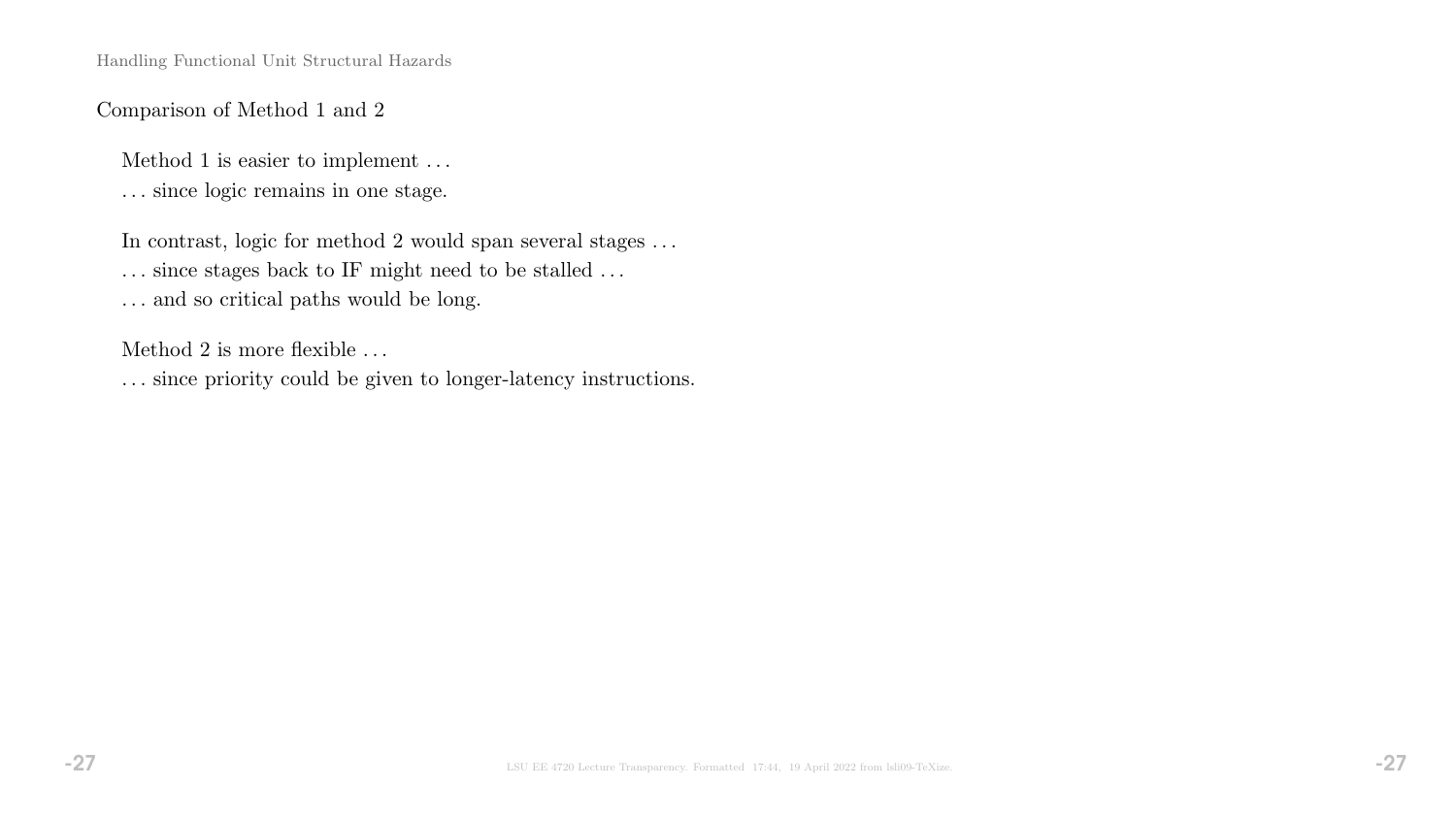Handling RAW Hazards

## Handling RAW Hazards

The interlock mechanism for RAW hazards  $\ldots$ . . . must keep track of registers with pending writes . . . . . . and use this information to stall instructions.

Consider, add.s f1, f2, f3.

Check if any uncompleted preceding instructions write f2 or f3.

If so, stall until register(s) written or can be bypassed to adder.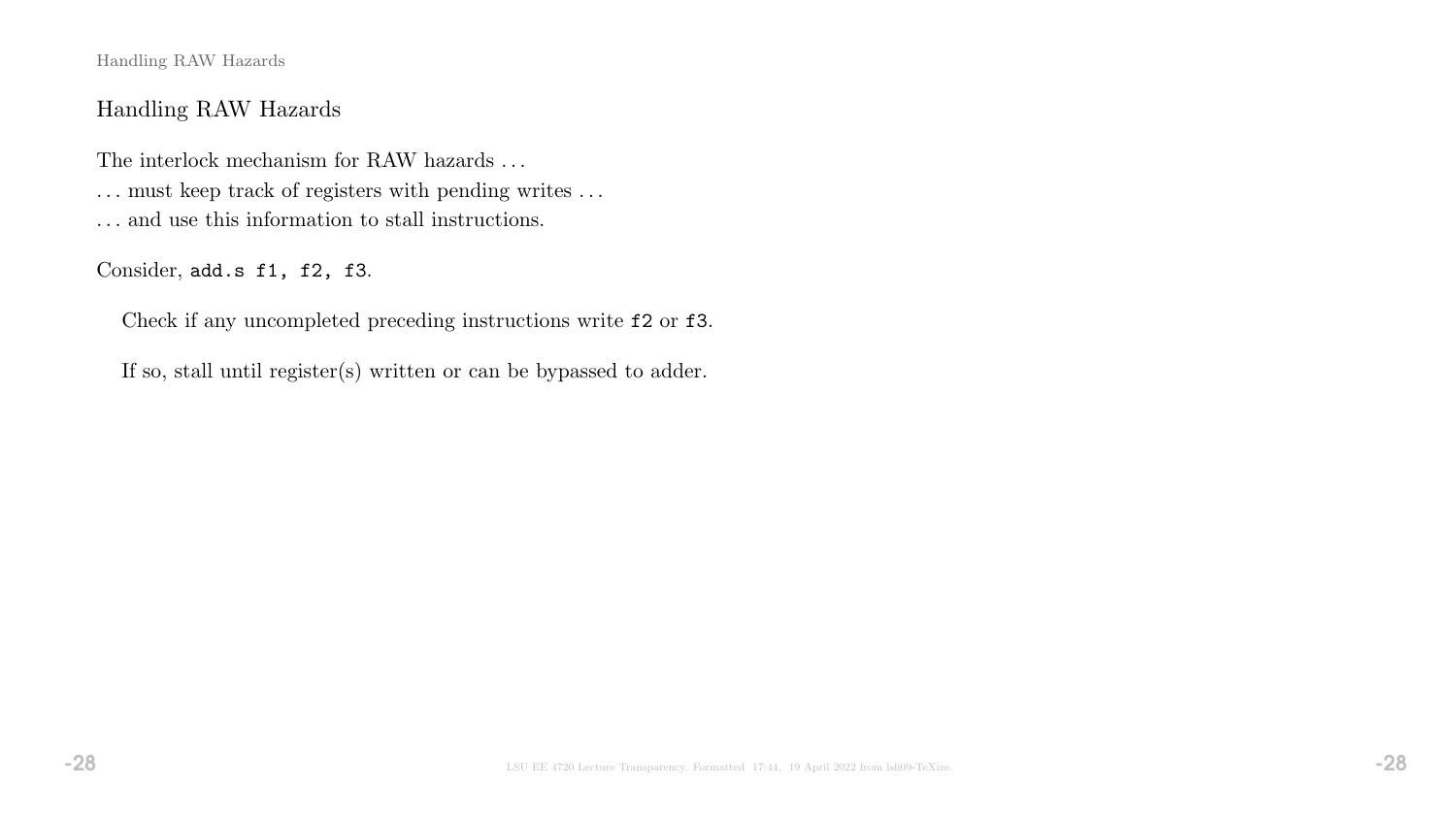Handling RAW Hazards

### Possible RAW Interlock Implementations.

Brute Force: Check all following stages

As done for integer operations, check following stages ... . . . for pending write to register.

Each stage of every pipelined unit must be checked.

Too expensive.

Register file includes ready bit for each register.

Ready bit normally 1, indicating no pending writes (so value valid).

When instruction issued, bit set to  $0 \ldots$ 

. . . when instruction completes and result written, set back to 1.

Instruction stalls if either operand's ready bit is  $0 \ldots$ . . . and cannot be bypassed.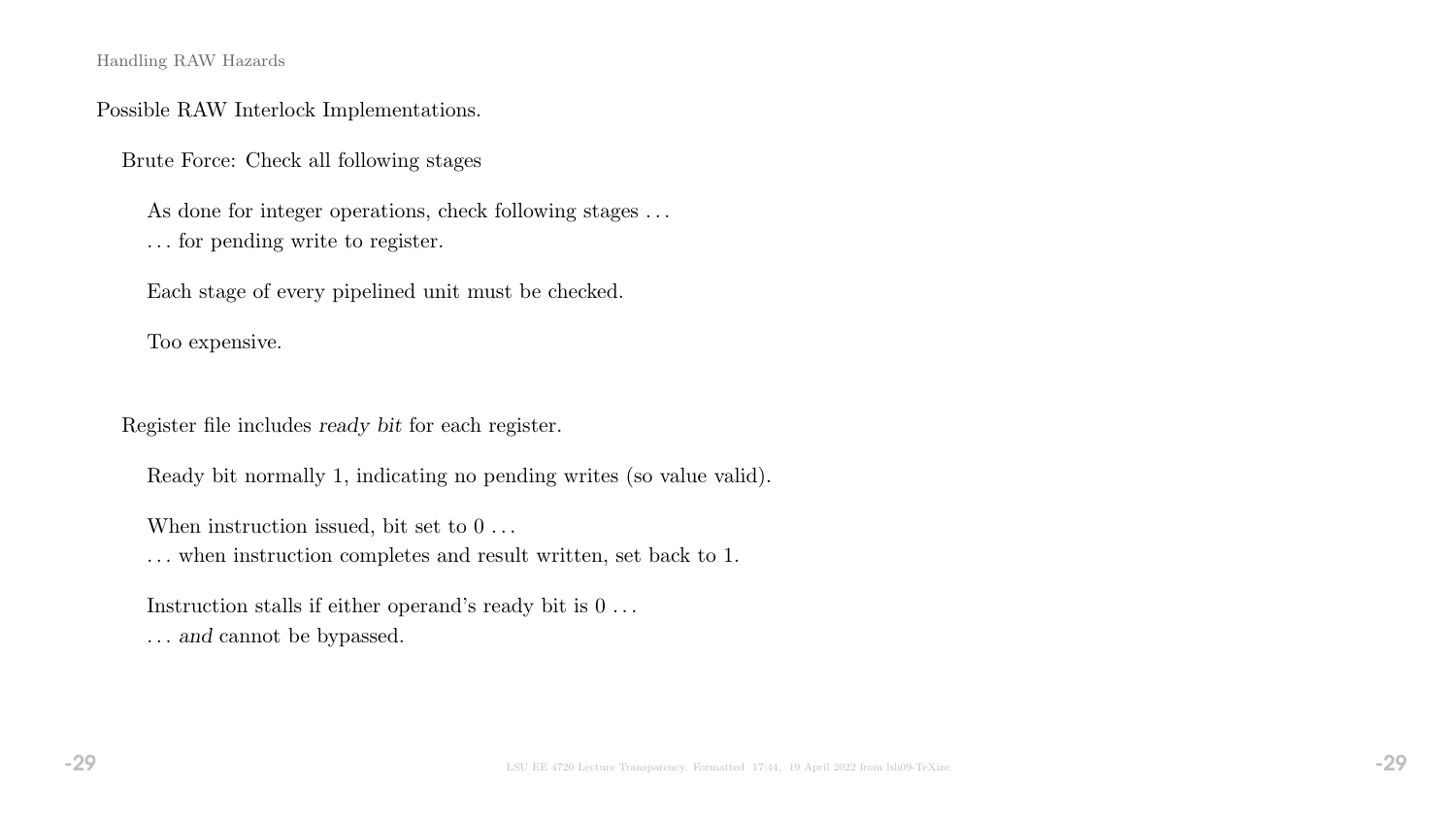# WAW Hazards

Example with 3-stage pipelined multiply and one-stage add, no ME.

# Cycle 0 1 2 3 4 5 mul.s f0, f1, f2 IF ID M0 M1 M2 WF add.s f0, f3, f4 IF ID A0 WF # Incorrect execution!!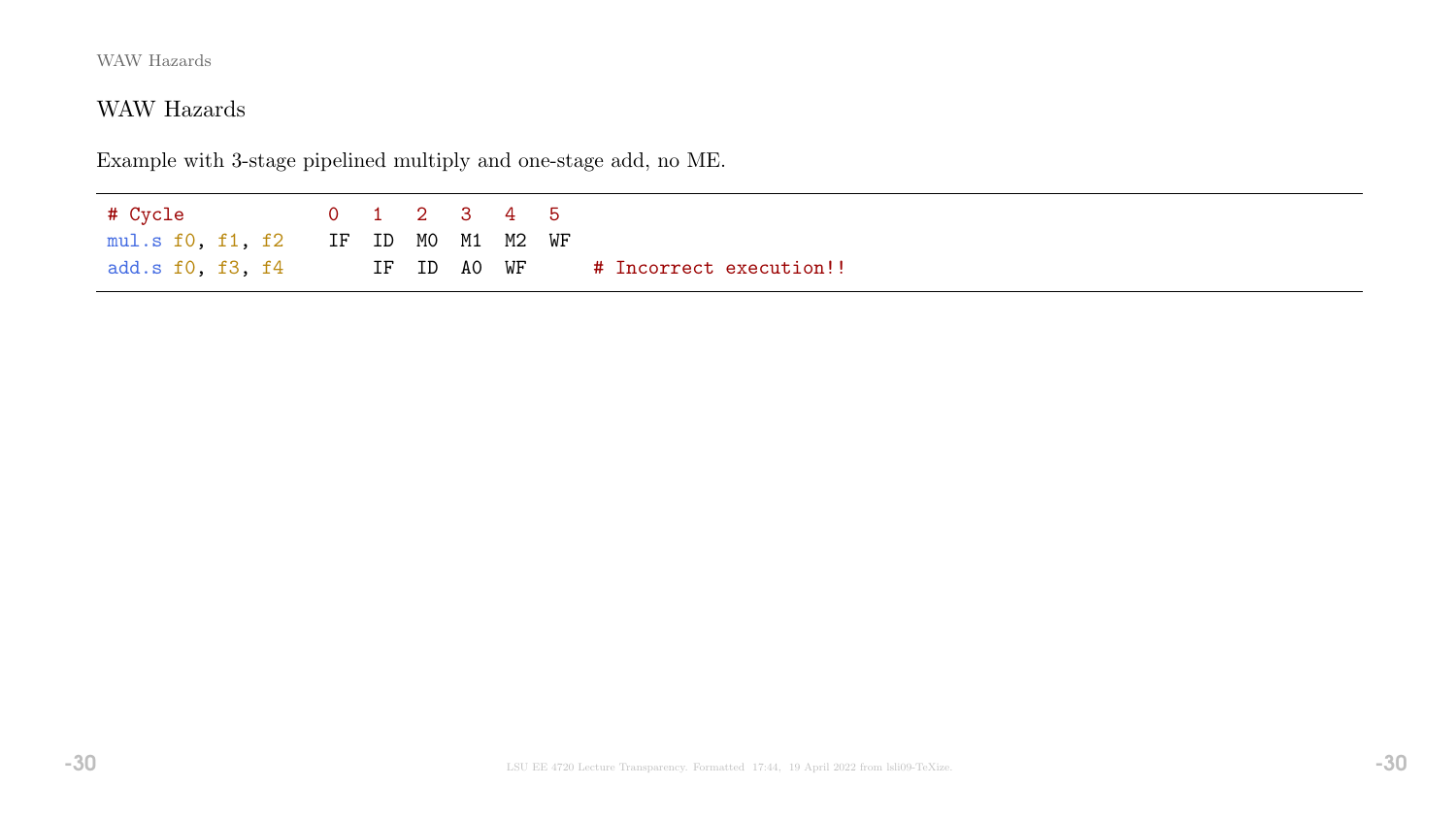# Handling WAW Hazards

The interlock mechanism for RAW hazards handles WAW hazards in which there is an intervening read.

Example with 3-stage pipelined multiply and one-stage add, no ME.

| mul.s f0, f1, f2 IF ID MO M1 M2 WF |  |  |                    |  |                                  |
|------------------------------------|--|--|--------------------|--|----------------------------------|
| sub.s f5, f0, f6                   |  |  | IF ID -----> AO WF |  |                                  |
| add.s f0, f3, f4                   |  |  |                    |  | IF $--->$ ID AO WF # No problem. |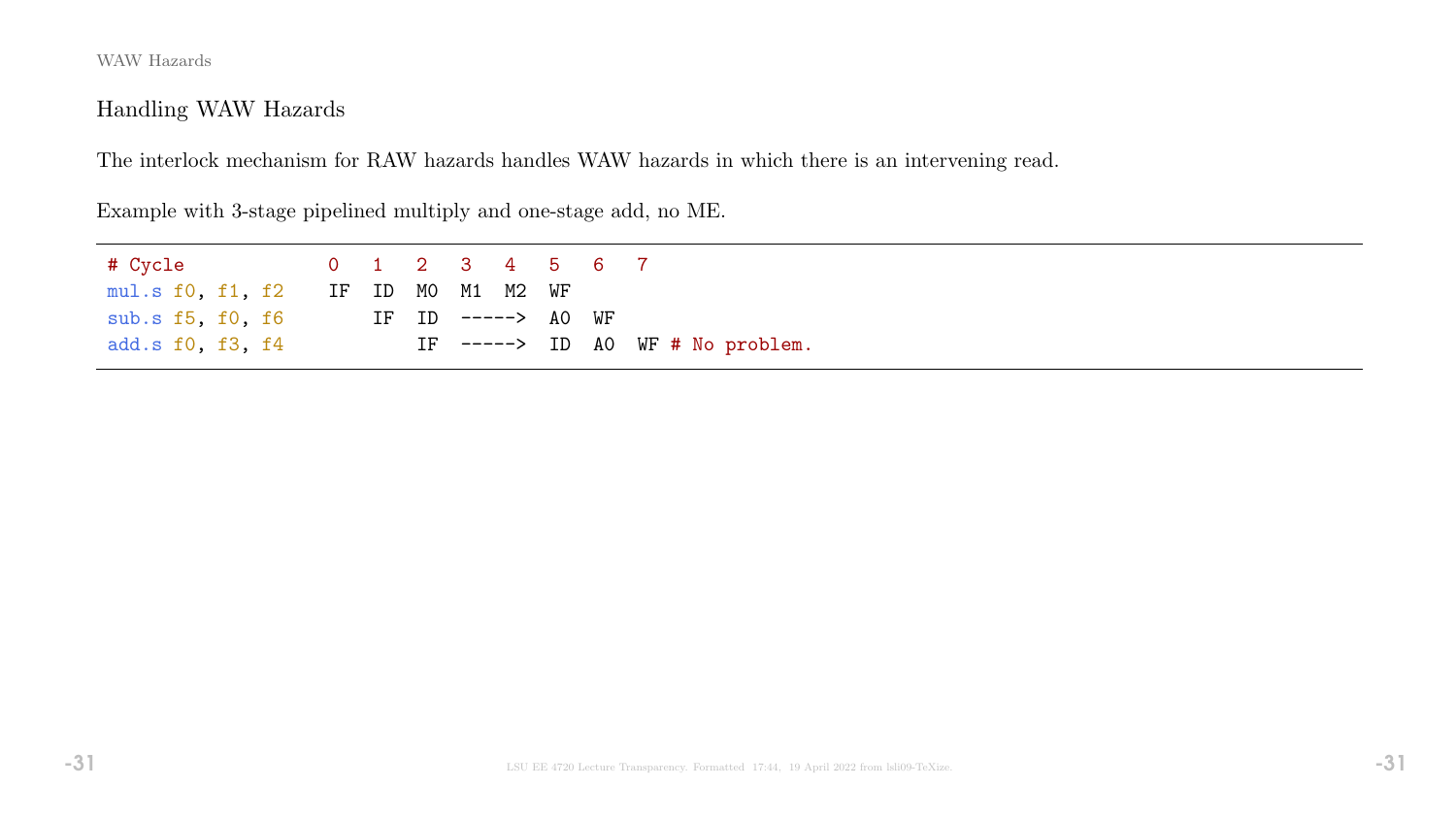## Handling WAW Hazards

If there is no intervening write.  $\ldots$ 

 $\ldots$  and ISA insists that  $all$  faulting instructions raise exceptions.  $\ldots$ 

. . . the WF can be suppressed by changing we to 0.

| # Cycle                             |  | 0 1 2 3 4 5 |  |  |
|-------------------------------------|--|-------------|--|--|
| mul.s f0, f1, f2 IF ID M0 M1 M2 WFx |  |             |  |  |
| add.s f0, f3, f4                    |  | IF ID AO WF |  |  |

If mul.s faulted the handler would be called in execution above.

For a less strict ISA instruction could be squashed earlier.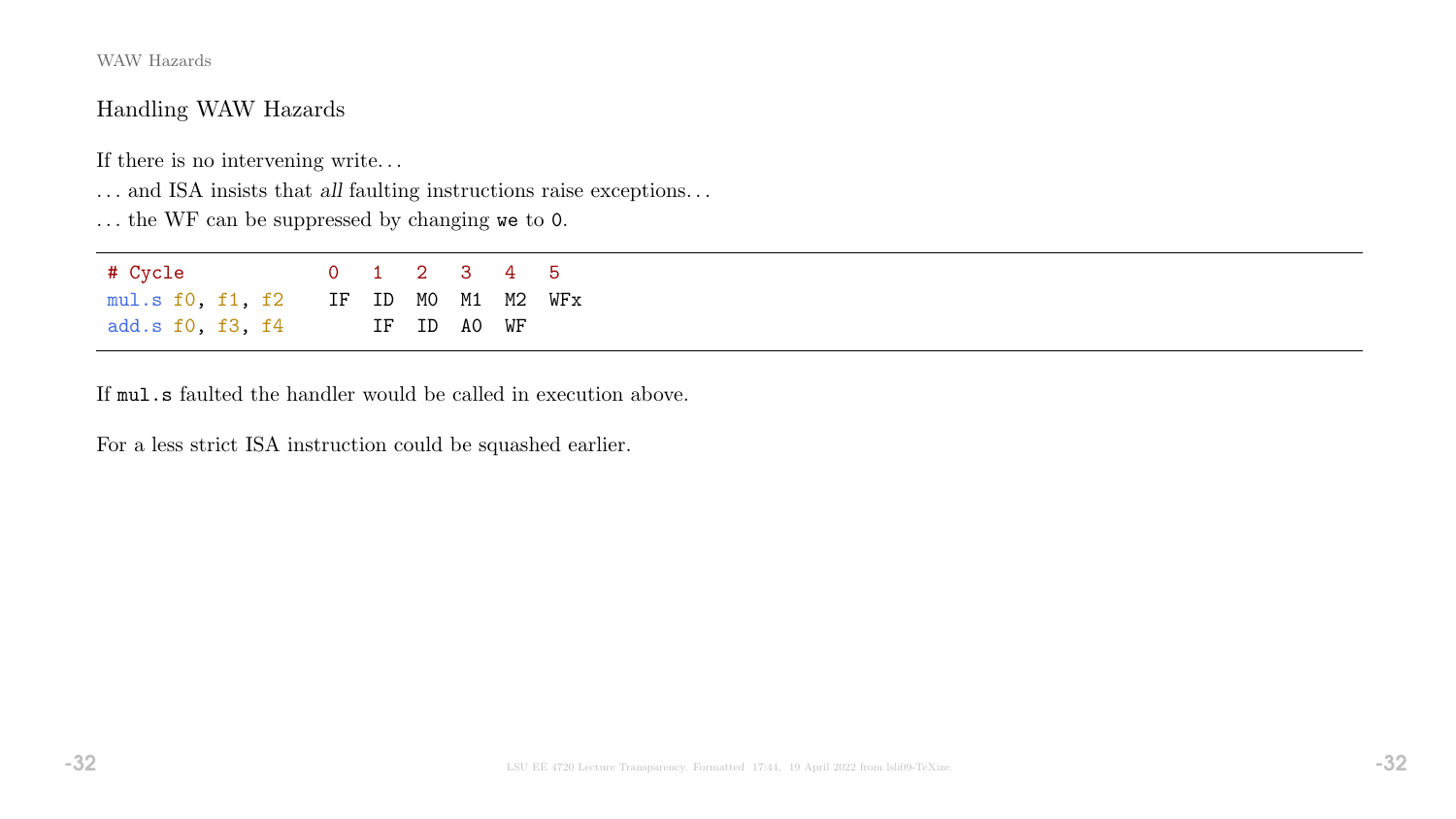### WAR Hazards

Possible when register read delayed.

Can't happen in five-stage MIPS because instructions

(1) read registers in ID

(2) pass through ID in program order

(3) and produce results only after leaving ID.

Consider:

# Cycle: 0 1 2 3 4 5 6 7 8 9 10 11 mul.s f0, f1, f2 IF ID M0 M1 M2 M3 M4 M5 M6 M7 WF add.s f1, f3, f4 IF ID A0 A1 A2 A3 WF

There would be a WAR hazard if addf wrote f1 before multf read it.

That can't happen since multf would leave ID (with f1) as addf just enters ID.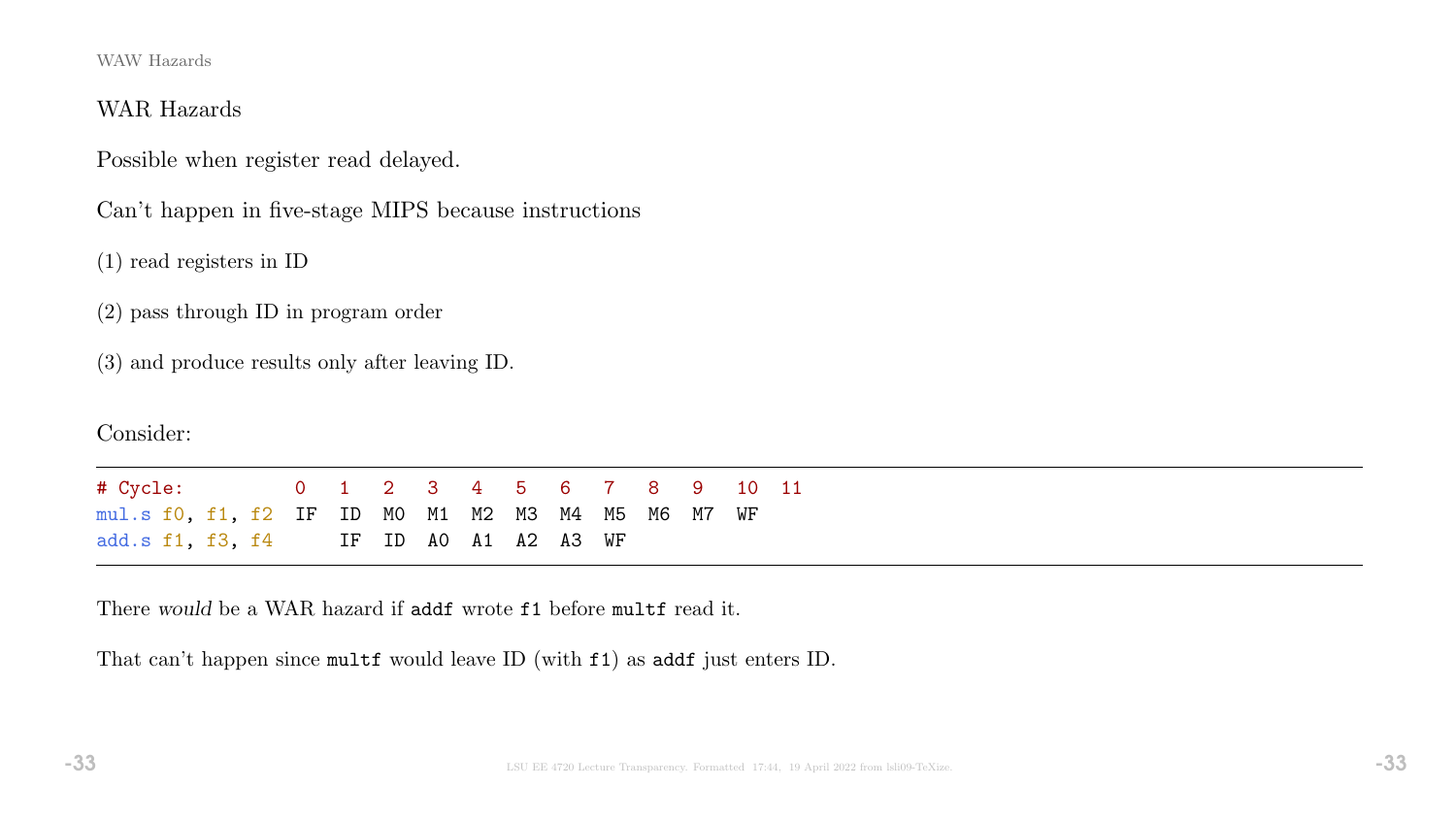CPI and Multicycle Operations

## CPI and Multicycle Operations

With long-latency ops, dependencies trickier ... . . . and structural hazards now present (in our implementations).

Finding CPI for a loop

As before, find a repeating pattern of iterations.

Look out for structural hazards.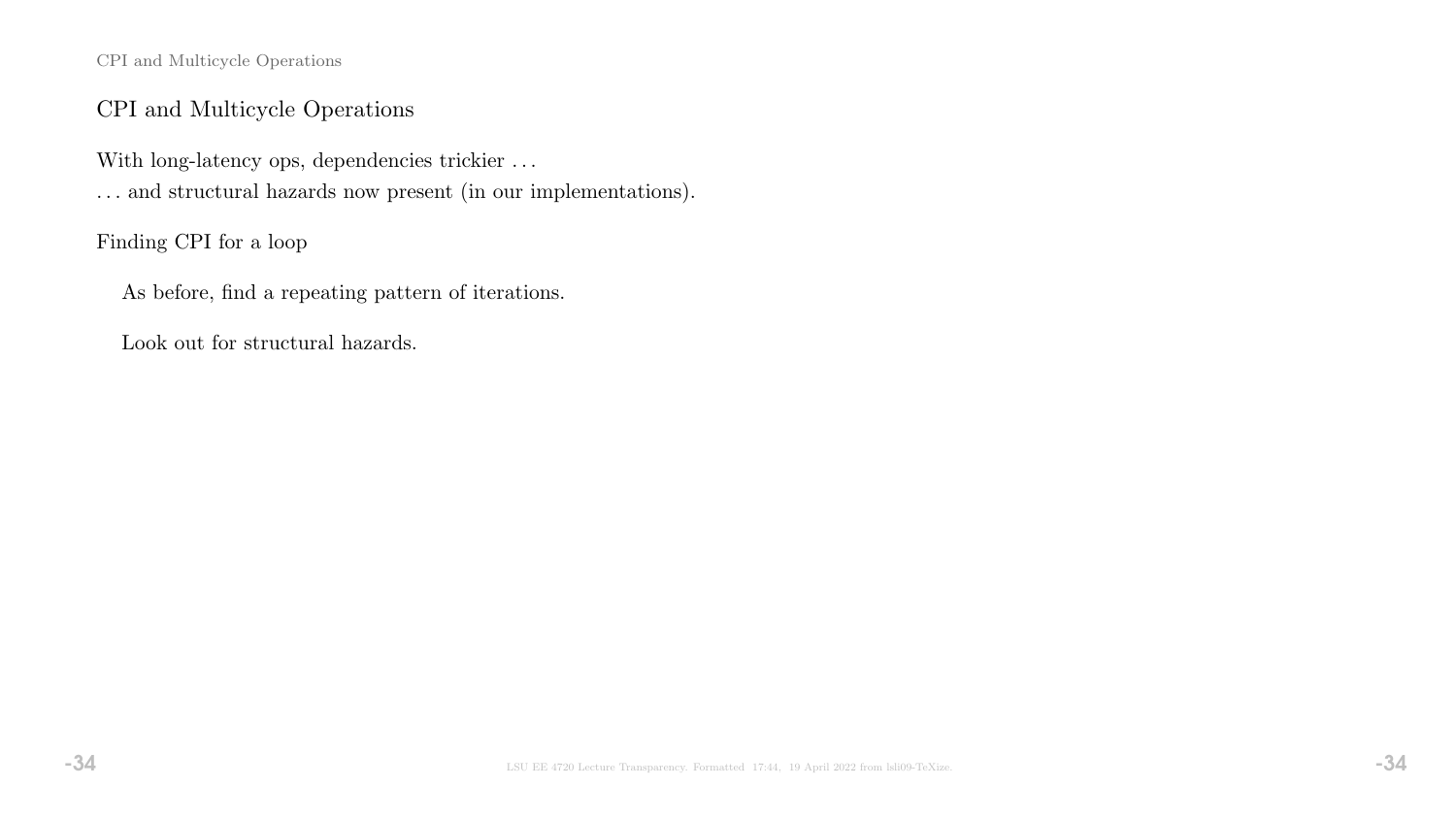CPI and Multicycle Operations  $\gg$  Determining Instruction Throughput (IPC)  $\gg$  Definitions

## Determining Instruction Throughput (IPC)

### Instruction Throughput:

The number of instructions executed per unit time of some code fragment on some hardware.

### IPC:

Instructions Per Cycle, a unit of instruction throughput. Also written as insn/cycle.

### CPI:

Cycles Per Instruction, the reciprocal of IPC. Do not confuse CPI with the number of cycles needed to execute an individual instruction.

Code running on the five-stage MIPS pipeline ...

 $\dots$  the runs without stalls (do to good scheduling)  $\dots$ 

. . . has an instruction throughput of 1 insn/cycle.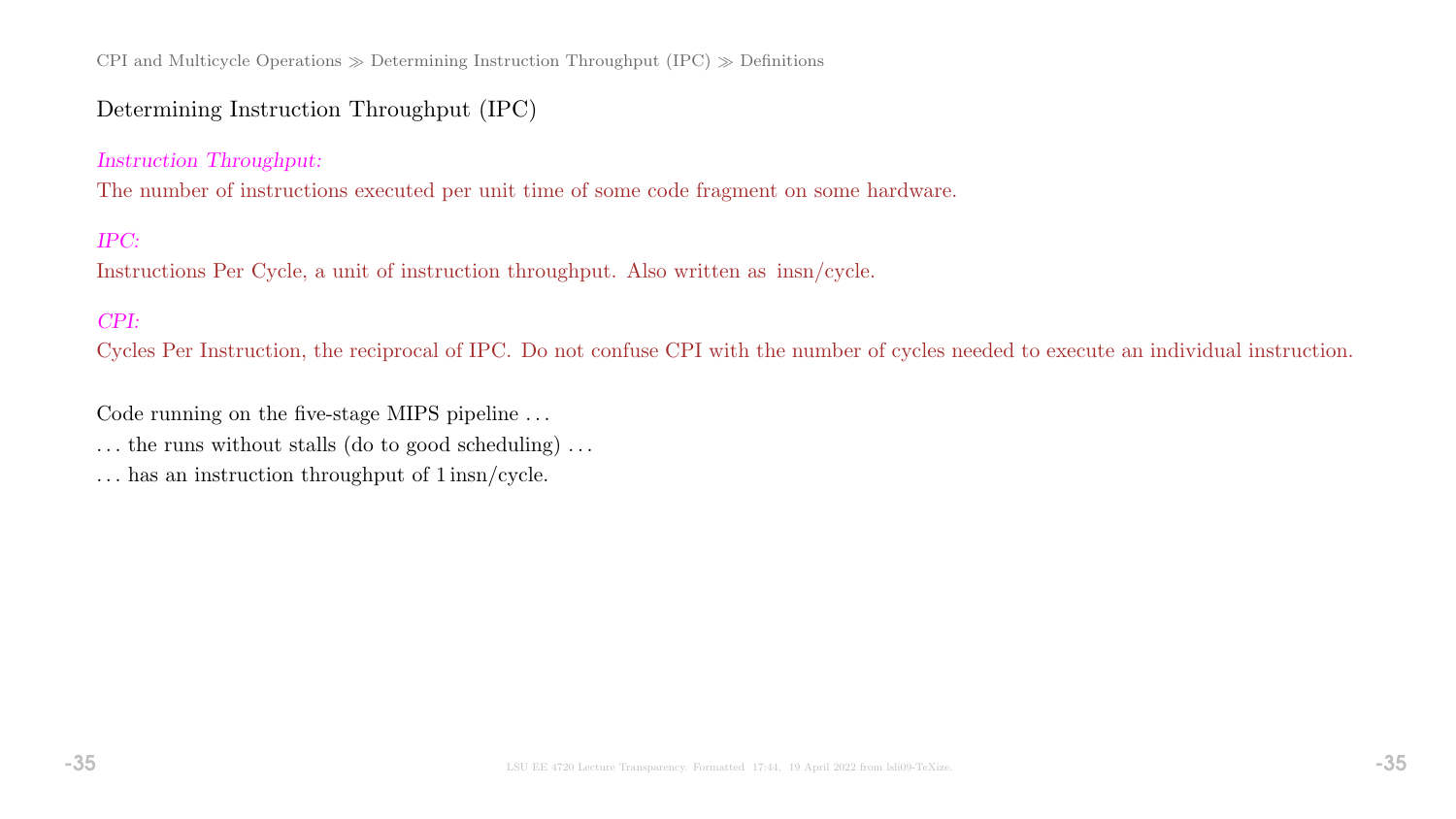CPI and Multicycle Operations  $\gg$  Determining Instruction Throughput (IPC)  $\gg$  Definitions

Loop Example:

LOOP:

```
addi $t0, $t0, -1
mul.s $f2, $f2, $f1 # Note loop-carried dependency through $f2
bne $t0, $0 LOOP
lwc1 $f1, 4($t1)
```
Runs on implementation illustrated earlier . . .

. . . with a full set of floating-point bypass paths added.

All bypass paths for integer instructions shown.

What is the instruction throughput during the execution of this loop?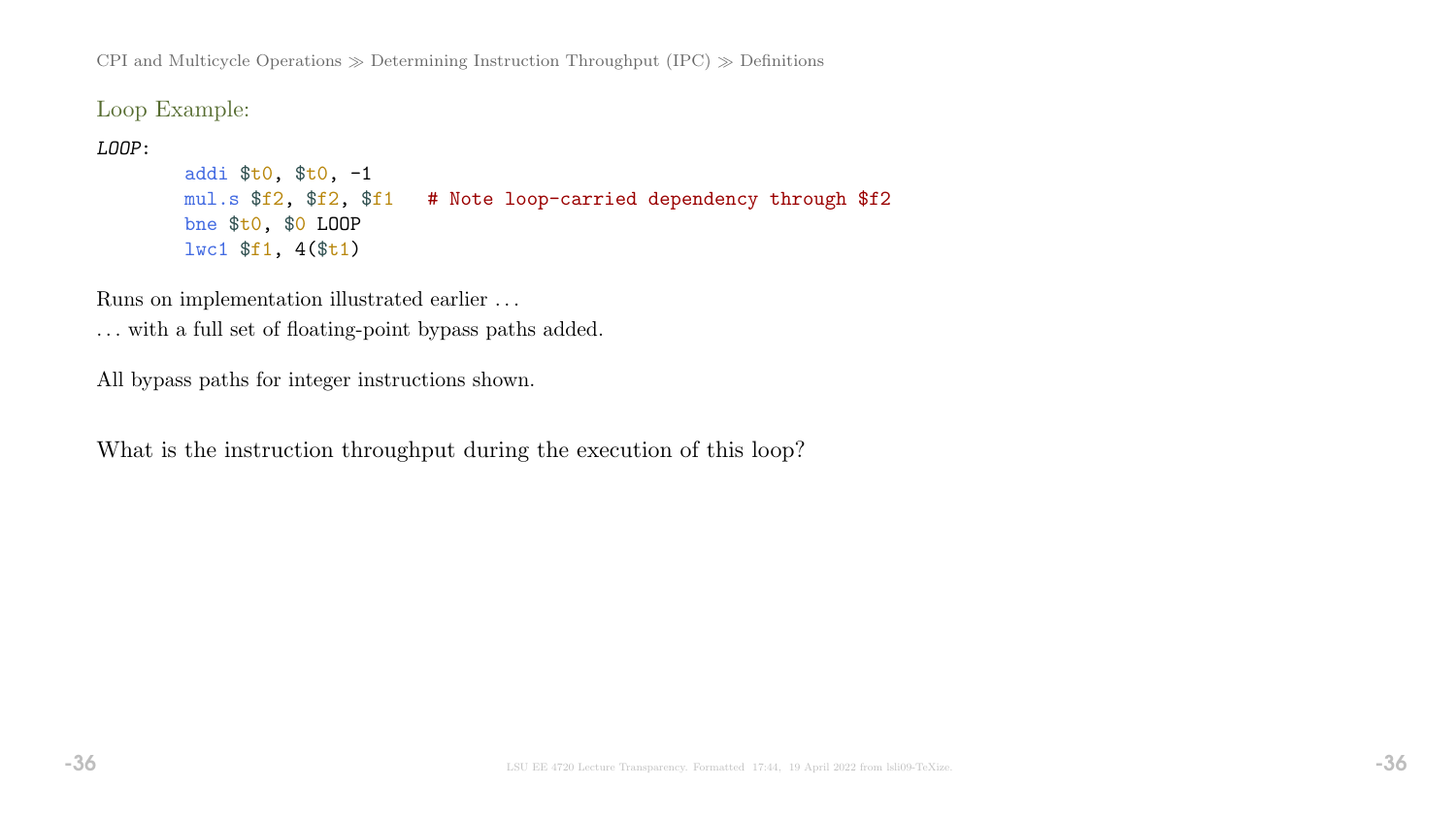$E_{\text{P}}^{\text{total}}$  Multicycle Operations  $\gg$  Determining  $\frac{1}{2}E_{\text{total}}^{\text{total}}$  and  $\frac{1}{2}E_{\text{total}}^{\text{total}}$   $\approx$   $\frac{1}{2}E_{\text{initial}}^{\text{total}}$ First Iteration addi  $t_0$ ,  $t_0$ ,  $-1$  IF ID EX ME WB mul.s \$f2, \$f2, \$f1 IF ID M1 M2 M3 M4 M5 M6 WF bne  $$t0$ ,  $$0$  LOOP IF ID -> EX ME WB  $l$ wc1  $f1$ , 4( $f1$ ) IF -> ID EX ME WF # Cycle 0 1 2 3 4 5 6 7 8 9 10 11 12 13 14 15 LOOP: # Second Iteration addi  $t_0$ ,  $t_0$ ,  $t_1$  is the set of  $\mathbb{R}$  IF ID EX ME WB mul.s  $$f2$ ,  $$f1$  IF ID -> M1 M2 M3 M4 M5 M6 WF bne  $$t0$ ,  $$0$  LOOP IF -> ID EX ME WB  $1\text{wcl } $f1, 4 ($t1)$  is the set of the set of the set of the set of the set of the set of the set of the set of the set of the set of the set of the set of the set of the set of the set of the set of the set of the set of # Cycle 0 1 2 3 4 5 6 7 8 9 10 11 12 13 14 15 16 17 18 19 20 21 22 23 24 25 LOOP: # Third Iteration addi  $t_0$ ,  $t_0$ ,  $t_1$  addi  $t_0$ ,  $t_1$  addi  $t_1$ ,  $t_1$ mul.s \$f2, \$f2, \$f1 15 and 10 and 10 and 10 and 10 and 10 and 10 and 10 and 10 and 10 and 10 and 10 and 10 and 1 bne  $$t0$ ,  $$0$  LOOP IF  $--->$  ID EX ME WB  $\frac{1}{10}$  is  $\frac{1}{10}$  if  $\frac{1}{10}$  if  $\frac{1}{10}$  if  $\frac{1}{10}$  if  $\frac{1}{10}$  EX ME WF # Cycle 0 1 2 3 4 5 6 7 8 9 10 11 12 13 14 15 16 17 18 19 20 21 22 23 24 25 LOOP: # Fourth Iteration addi  $$t0, $t0, -1$  IF ID EX ME WB

Note: Each iteration above starts differently.

First, Cycle 0: IF, addi; ID, etc. pre-loop instructions.

Second, Cycle 5: IF, addi; ID, 1wc1; EX, bne; M3, mul.s.

Third, Cycle 10: IF, addi; ID, lwc1; EX, bne; M2, mul.s. (Similar, but different.)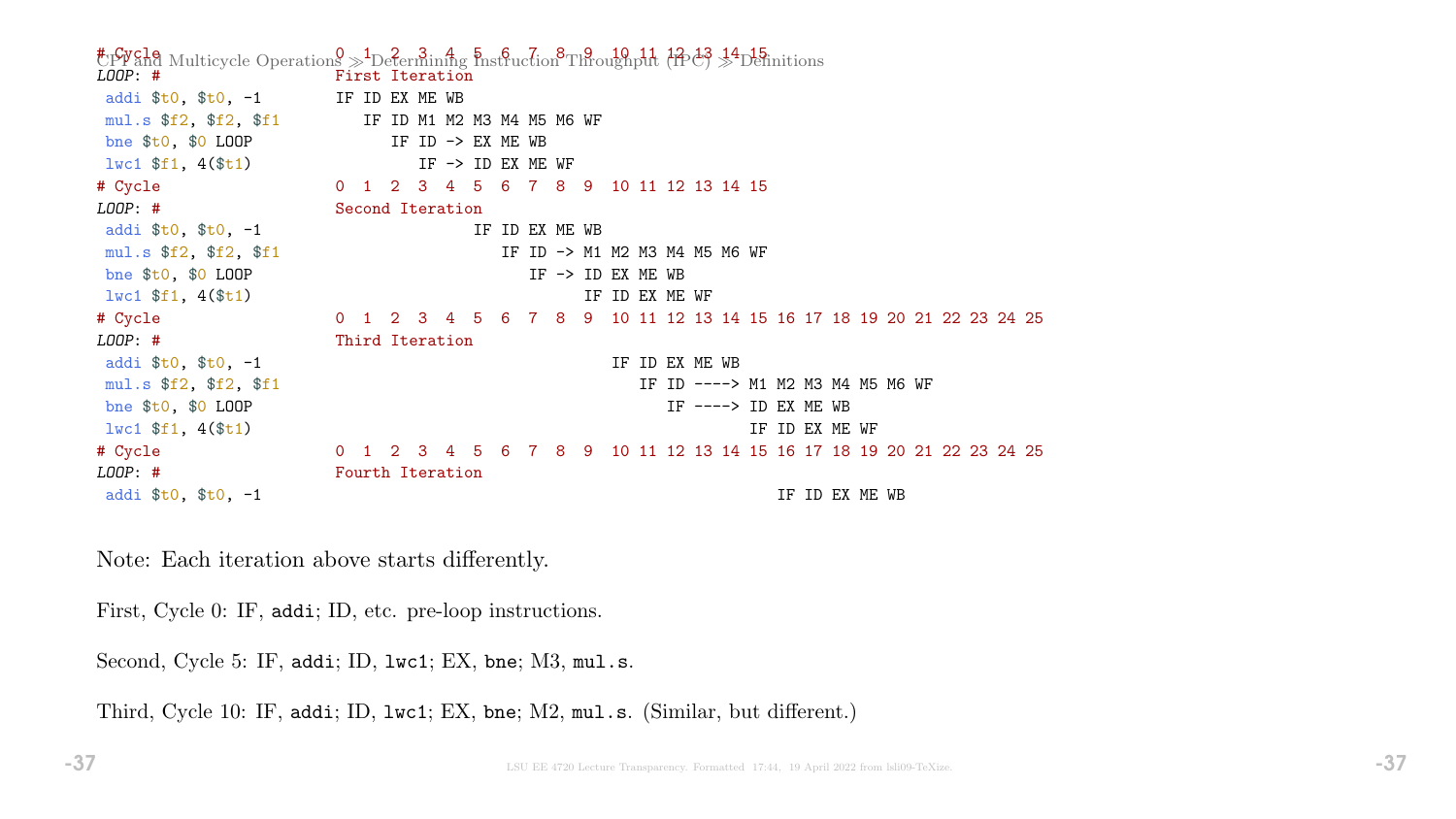| # Cycle                                              |                  |  | 10 11 12 13 14 15 16 17 18 19 20 21 22 23 24 25 26 27 |  |                |                                  |  |                |  |  |
|------------------------------------------------------|------------------|--|-------------------------------------------------------|--|----------------|----------------------------------|--|----------------|--|--|
| $LOOP:$ #                                            | Third Iteration  |  |                                                       |  |                |                                  |  |                |  |  |
| addi $$t0, $t0, -1$                                  | IF ID EX ME WB   |  |                                                       |  |                |                                  |  |                |  |  |
| mul.s $$f2$ , $$f1$ IF ID ----> M1 M2 M3 M4 M5 M6 WF |                  |  |                                                       |  |                |                                  |  |                |  |  |
| bne $$t0, $0$ LOOP                                   |                  |  | IF ----> ID EX ME WB                                  |  |                |                                  |  |                |  |  |
| $1wc1$ \$f1, $4$ (\$t1)                              |                  |  |                                                       |  | IF ID EX ME WF |                                  |  |                |  |  |
| # Cycle                                              |                  |  | 10 11 12 13 14 15 16 17 18 19 20 21 22 23 24 25 26 27 |  |                |                                  |  |                |  |  |
| $LOOP:$ #                                            | Fourth Iteration |  |                                                       |  |                |                                  |  |                |  |  |
| addi $$t0, $t0, -1$                                  |                  |  |                                                       |  | IF ID EX ME WB |                                  |  |                |  |  |
| mul.s \$f2, \$f2, \$f1                               |                  |  |                                                       |  |                | IF ID ----> M1 M2 M3 M4 M5 M6 WF |  |                |  |  |
| bne $$t0, $0$ LOOP                                   |                  |  |                                                       |  |                | IF $--->$ ID EX ME WB            |  |                |  |  |
| $1 w c 1 \$f1, 4(\$t1)$                              |                  |  |                                                       |  |                |                                  |  | IF ID EX ME WF |  |  |
| # Cycle                                              |                  |  | 10 11 12 13 14 15 16 17 18 19 20 21 22 23 24 25 26 27 |  |                |                                  |  |                |  |  |

Third, Cycle 10: IF, addi; ID, lwc1; EX, bne; M2, mul.s.

Fourth, Cycle 16: IF, addi; ID, lwc1; EX, bne; M2, mul.s.

Since third and fourth start the same way, pattern will repeat.

Throughput is  $\frac{4 \text{insn}}{16}$ 16 cyc − 10 cyc = 2 3 insn/cycle.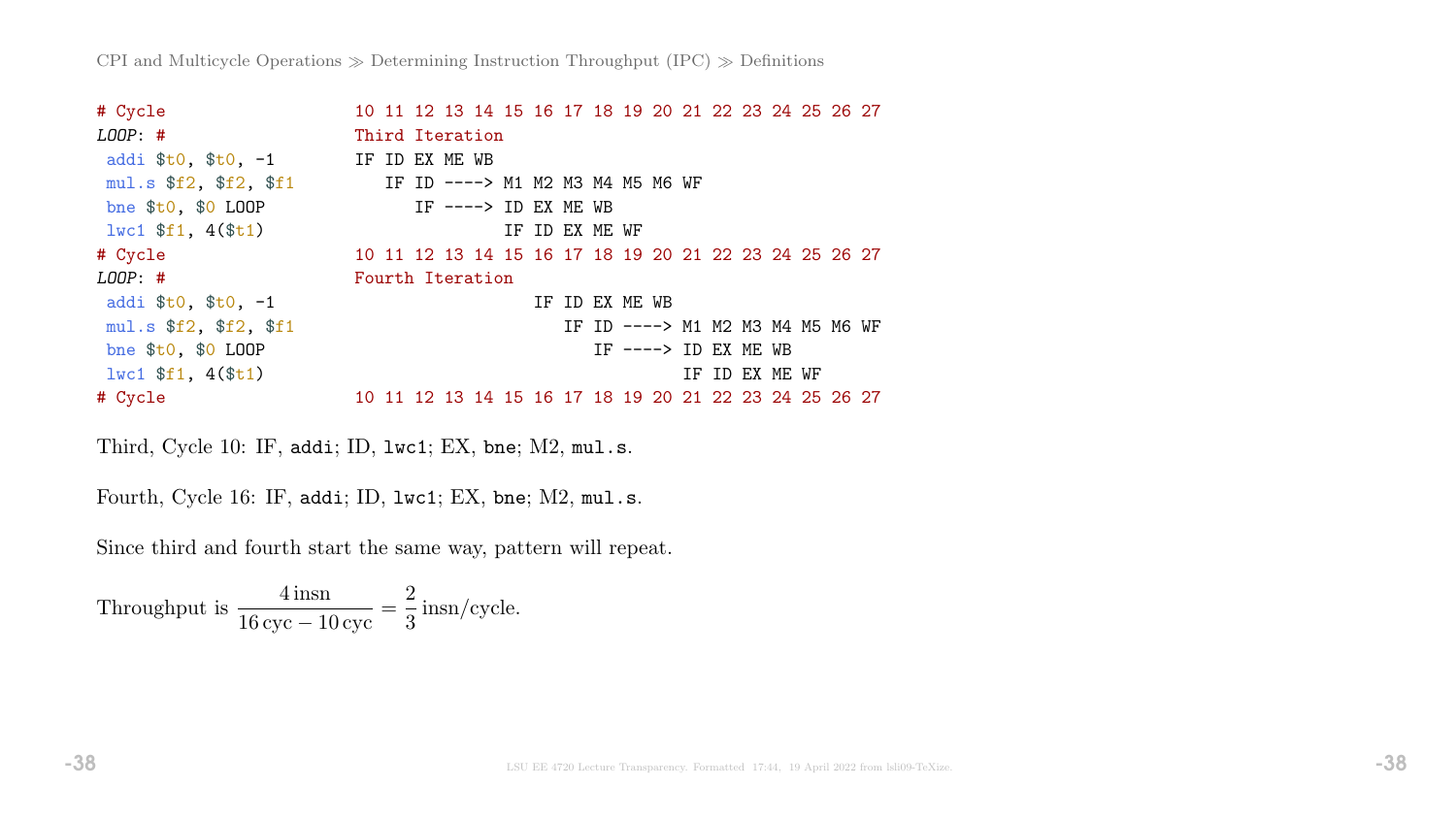#### Precise Exceptions

## Precise Exceptions

Problem is registers written out of order . . .

- . . . so some registers must be unwritten . . .
- . . . so that when handler starts . . .
- . . . it must seem as though . . .
- ... all instructions before faulting instructions executed ...

. . . while no instructions after faulting instruction execute.

# Cycle 0 1 2 3 4 5 6 7 8 9 mul.s f0, f1, f2 IF ID M0 M1 M2 M3 M4 M5 \*M6\* WF add.s f1, f3, f4 IF ID A0 A1 A2 A3 WF

To do this either . . .

. . . add lots of stalls so instructions do finish in order . . .

. . . limit those instructions that can raise precise exceptions . . .

. . . or need to unexecute instructions.

The first option is fine for debugging, too slow otherwise.

The second option requires lots of hardware.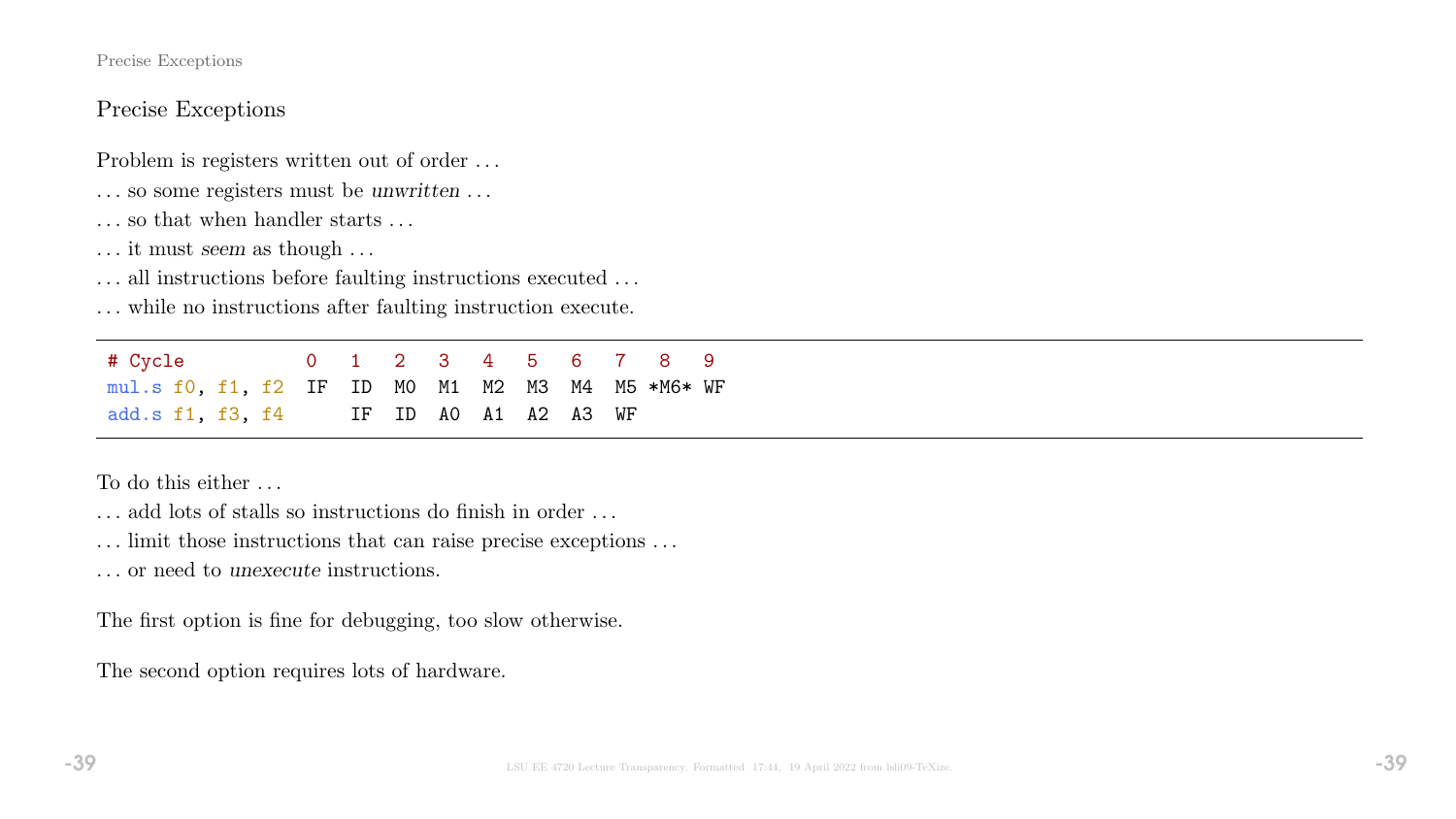Precise Exceptions  $\gg$  Method 1: Stall so that instructions complete in order.

# Method 1: Stall so that instructions complete in order.

| # Cycle                                          |  |  | 0 1 2 3 4 5 6 7 8 9 10 |  |  |  |
|--------------------------------------------------|--|--|------------------------|--|--|--|
| mul.s f0, f1, f2 IF ID M0 M1 M2 M3 M4 M5 M6 WF   |  |  |                        |  |  |  |
| add.s f1, f3, f4 IF ID ---------> A0 A1 A2 A3 WF |  |  |                        |  |  |  |

This works, (WF in program order) but reduces performance.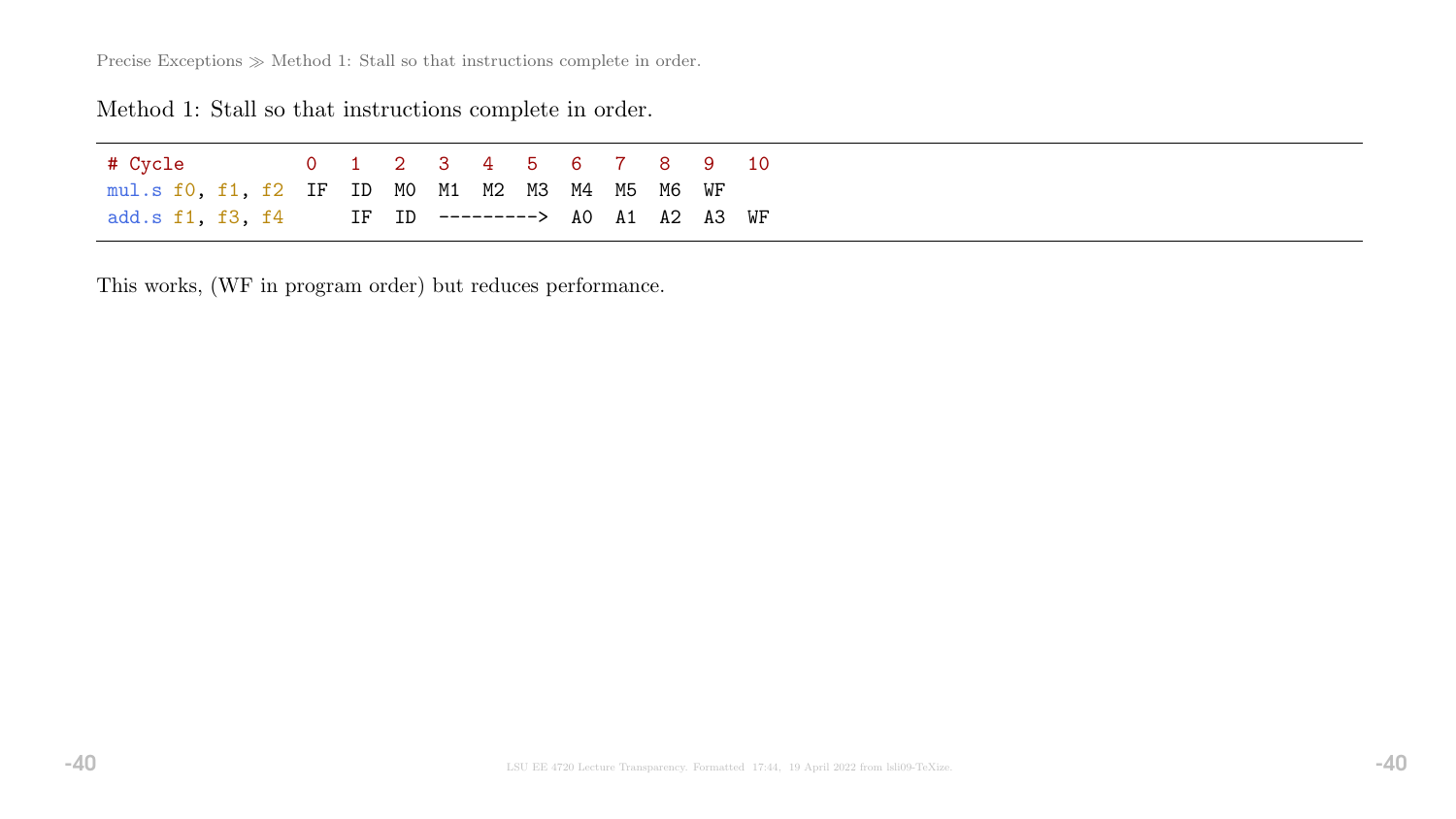Precise Exceptions  $\gg$  Method 2: Early Detection of Exceptions

### Method 2: Early Detection of Exceptions

FP unit raises exceptions early in computation . . .

. . . if computation passes that point, it will finish without exceptions.

For example, 26-cycle DIV unit may check operands by cycle  $3 \ldots$ . . . if computation reaches cycle 4 there is no possibility of an exception.

Instructions only stall until preceding instruction checked for exceptions.

For example, suppose the FP multiply unit finds exceptions by end of M5.

Then at cycle 8 (below) addf can write (no chance of an exception in M6).

# Cycle: 0 1 2 3 4 5 6 7 8 9 mul.s f0,f1,f2 IF ID M0 M1 M2 M3 M4 M5 M6 WF add.s f1,f3,f4 IF ID -> A0 A1 A2 A3 WF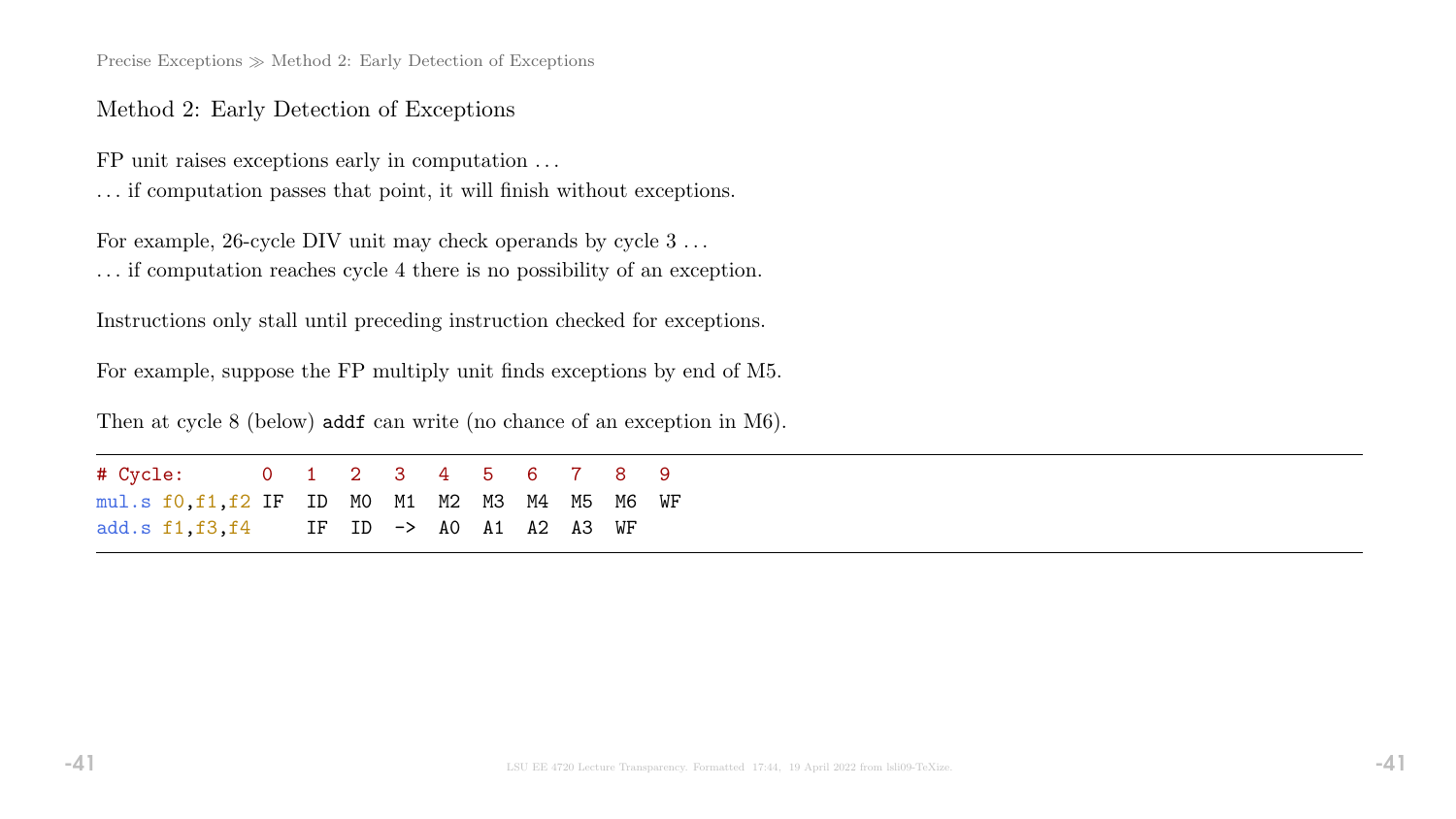Precise Exceptions  $\gg$  Method 3: Have precise and non-precise FP operations.

Method 3: Have precise and non-precise FP operations.

Let the names of imprecise instructions end in ip.

Second add.s doesn't stall since an exception in mul.sip need not be precise.

| # Cycle: 0 1 2 3 4 5 6 7 8 9 10 11 12 13 14      |  |                                                  |  |  |  |                      |  |  |  |
|--------------------------------------------------|--|--------------------------------------------------|--|--|--|----------------------|--|--|--|
| $mul.s$ fo, f1, f2 IF ID MO M1 M2 M3 M4 M5 M6 WF |  |                                                  |  |  |  |                      |  |  |  |
|                                                  |  | add.s f1, f3, f4 IF ID ---------> AO A1 A2 A3 WF |  |  |  |                      |  |  |  |
| $mul.\sip$ $f5,f6,f7$                            |  | IF ---------> ID MO M1 M2 M3 M4 M5 M6 WF         |  |  |  |                      |  |  |  |
| add.s f6, f8, f9                                 |  |                                                  |  |  |  | IF ID AO A1 A2 A3 WF |  |  |  |